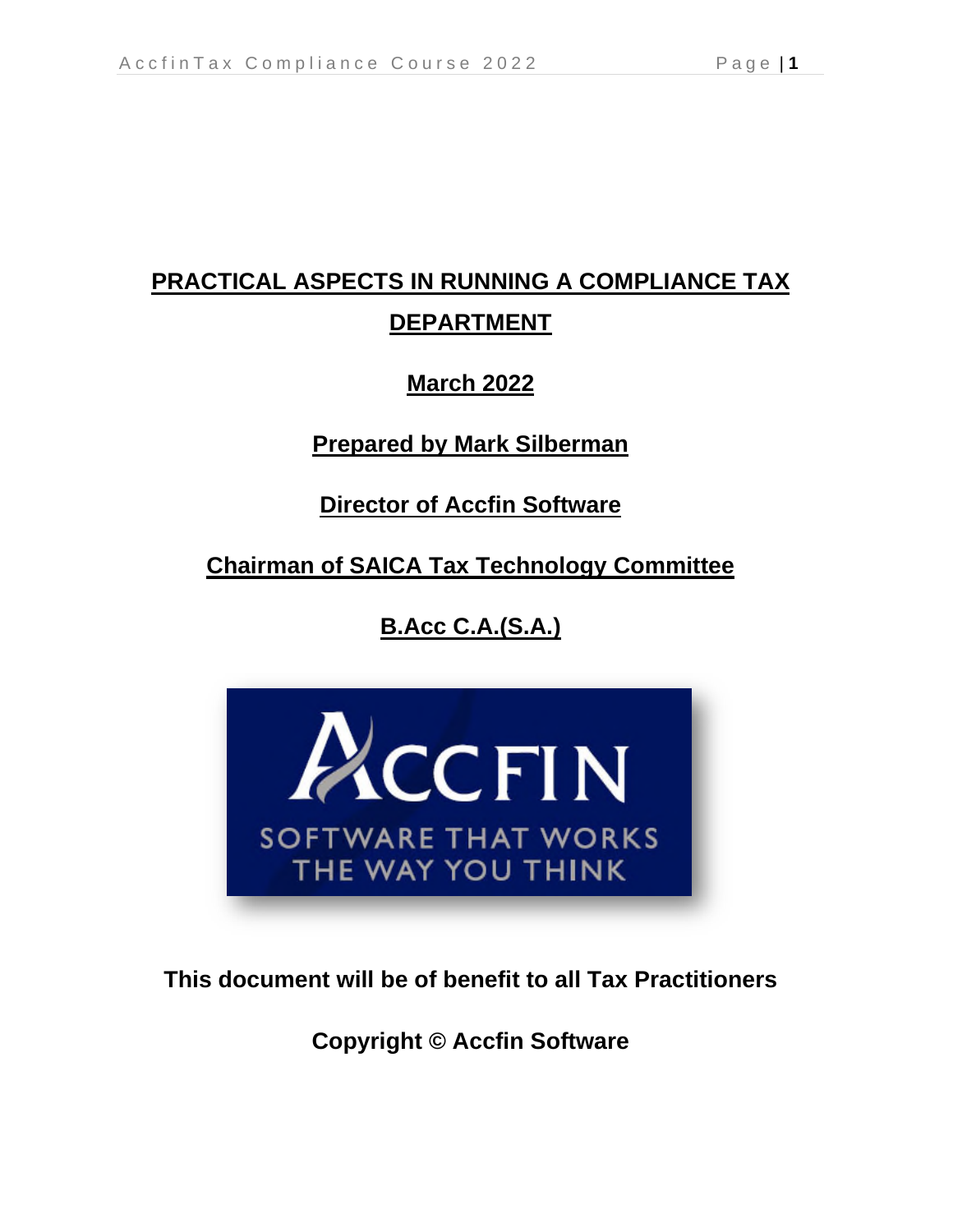## **CONTENTS**

| 1  |     |                                                                   |  |
|----|-----|-------------------------------------------------------------------|--|
|    | 1.1 |                                                                   |  |
|    | 1.2 |                                                                   |  |
|    | 1.3 |                                                                   |  |
|    | 1.4 |                                                                   |  |
|    | 1.5 |                                                                   |  |
| 2. |     |                                                                   |  |
|    | 2.1 | Introduction 16                                                   |  |
|    | 2.2 |                                                                   |  |
|    | 2.3 |                                                                   |  |
|    | 2.4 |                                                                   |  |
| 3. |     |                                                                   |  |
|    | 3.1 |                                                                   |  |
|    | 3.2 |                                                                   |  |
|    | 3.3 | SARS has Allocated additional work load to Tax Practitioners30    |  |
|    | 3.4 |                                                                   |  |
|    | 3.5 | Tax Practitioners own inefficiency causes an increase in costs 32 |  |
|    | 3.6 |                                                                   |  |
|    | 3.7 |                                                                   |  |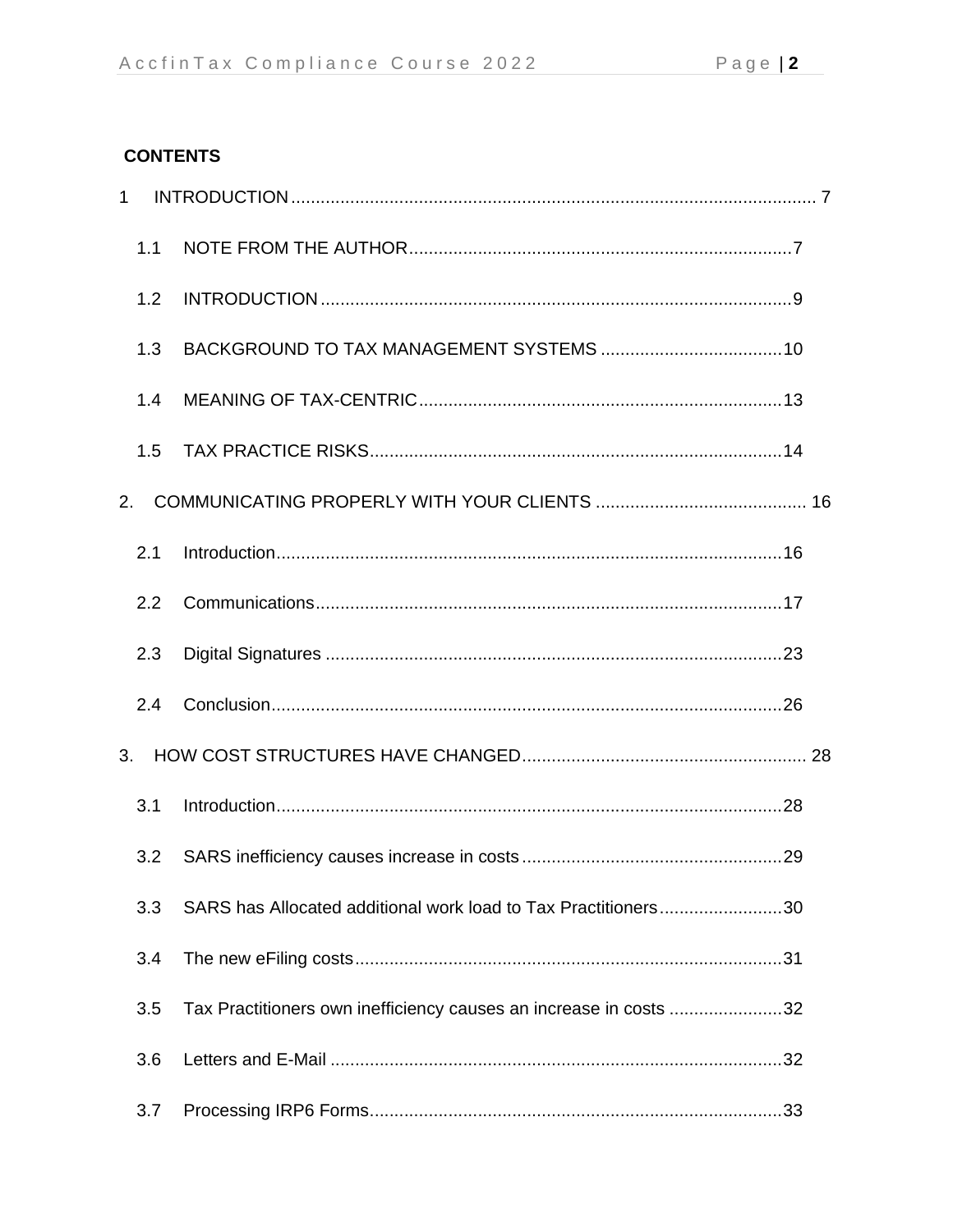|    | 3.8 |                                                                        |  |
|----|-----|------------------------------------------------------------------------|--|
|    | 3.9 |                                                                        |  |
|    |     |                                                                        |  |
|    |     |                                                                        |  |
| 4. |     |                                                                        |  |
|    | 4.1 |                                                                        |  |
|    | 4.2 |                                                                        |  |
|    | 4.3 |                                                                        |  |
|    | 4.4 |                                                                        |  |
|    | 4.5 |                                                                        |  |
|    | 4.6 |                                                                        |  |
|    | 4.7 |                                                                        |  |
|    | 4.8 |                                                                        |  |
|    | 4.9 |                                                                        |  |
|    |     | 4.10 Deferral Of Payment - Criteria For Instalment Payment Agreement47 |  |
|    |     |                                                                        |  |
|    |     |                                                                        |  |
| 5. |     | PROVISIONAL TAX AUTOMATION- IN THE TAX PRACTITIONERS OFFICE 50         |  |
|    | 5.1 |                                                                        |  |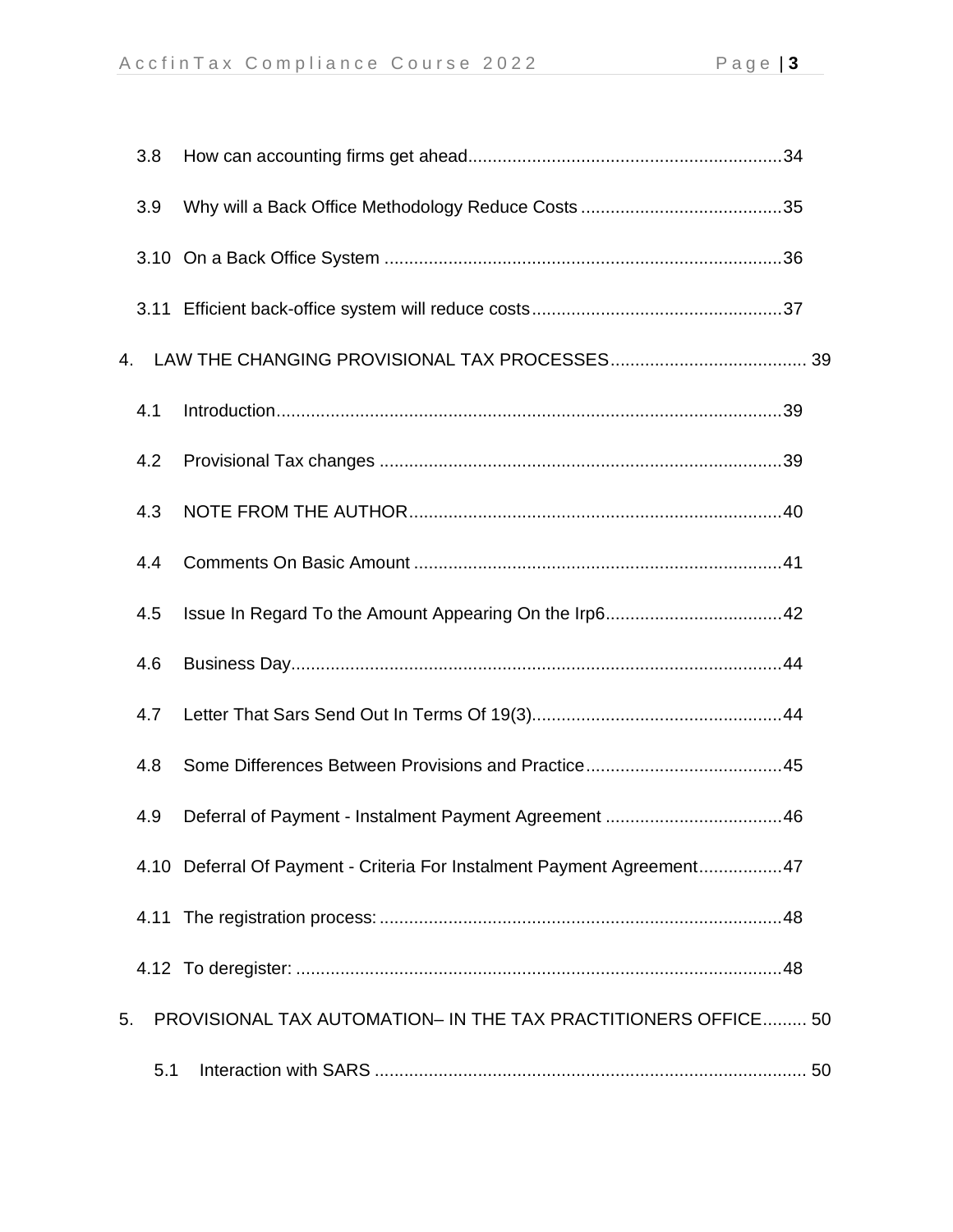|                | 5.2 |                                                                               |  |
|----------------|-----|-------------------------------------------------------------------------------|--|
|                | 5.3 |                                                                               |  |
|                |     | 5.4 The Different Systems for Provisional Tax - Manual Versus Back Office  51 |  |
|                | 5.5 |                                                                               |  |
|                | 5.6 |                                                                               |  |
|                |     |                                                                               |  |
| 6.             |     |                                                                               |  |
|                | 6.1 |                                                                               |  |
|                | 6.2 |                                                                               |  |
|                | 6.3 |                                                                               |  |
|                | 6.4 |                                                                               |  |
|                | 6.5 |                                                                               |  |
|                | 6.6 |                                                                               |  |
|                | 6.8 | PROVISIONAL TAX RELIEF ON P2 FOR JUNE COMPANIES 61                            |  |
|                | 6.9 |                                                                               |  |
|                |     |                                                                               |  |
|                |     |                                                                               |  |
| 7 <sub>1</sub> |     |                                                                               |  |
| 8.             |     |                                                                               |  |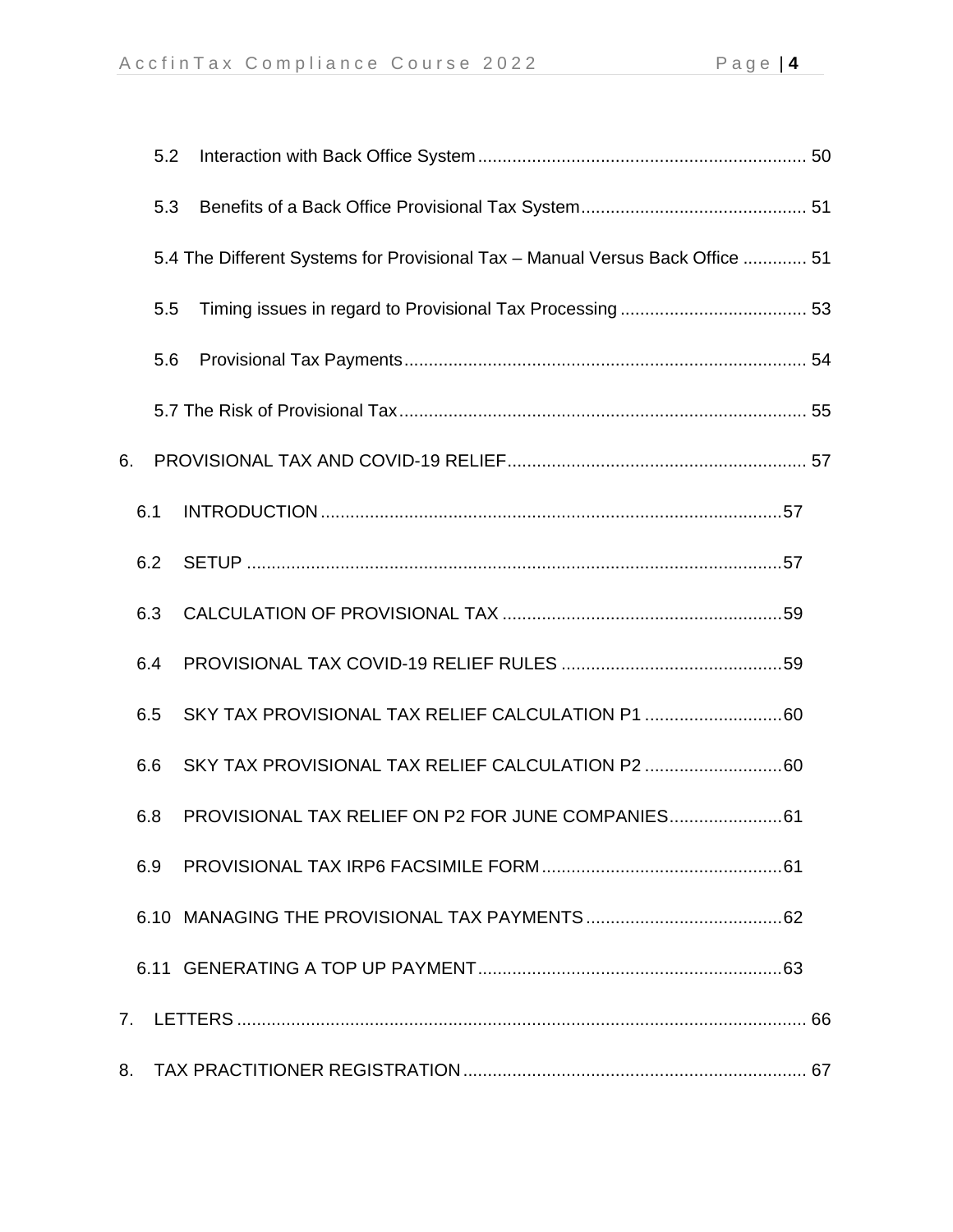|     | 8.1  |                                                           |  |
|-----|------|-----------------------------------------------------------|--|
|     | 8.2  |                                                           |  |
| 9.  |      |                                                           |  |
| 10  |      |                                                           |  |
|     | 10.1 |                                                           |  |
|     | 10.2 |                                                           |  |
|     | 10.3 |                                                           |  |
|     |      |                                                           |  |
|     |      |                                                           |  |
|     |      |                                                           |  |
|     |      |                                                           |  |
| 11. |      |                                                           |  |
| 12. |      | THE NEW STEPS IN THE PROCESS FOR TAX RETURN RETRIEVAL AND |  |
|     |      |                                                           |  |
|     |      |                                                           |  |
|     |      |                                                           |  |
|     |      |                                                           |  |
|     |      |                                                           |  |
|     |      |                                                           |  |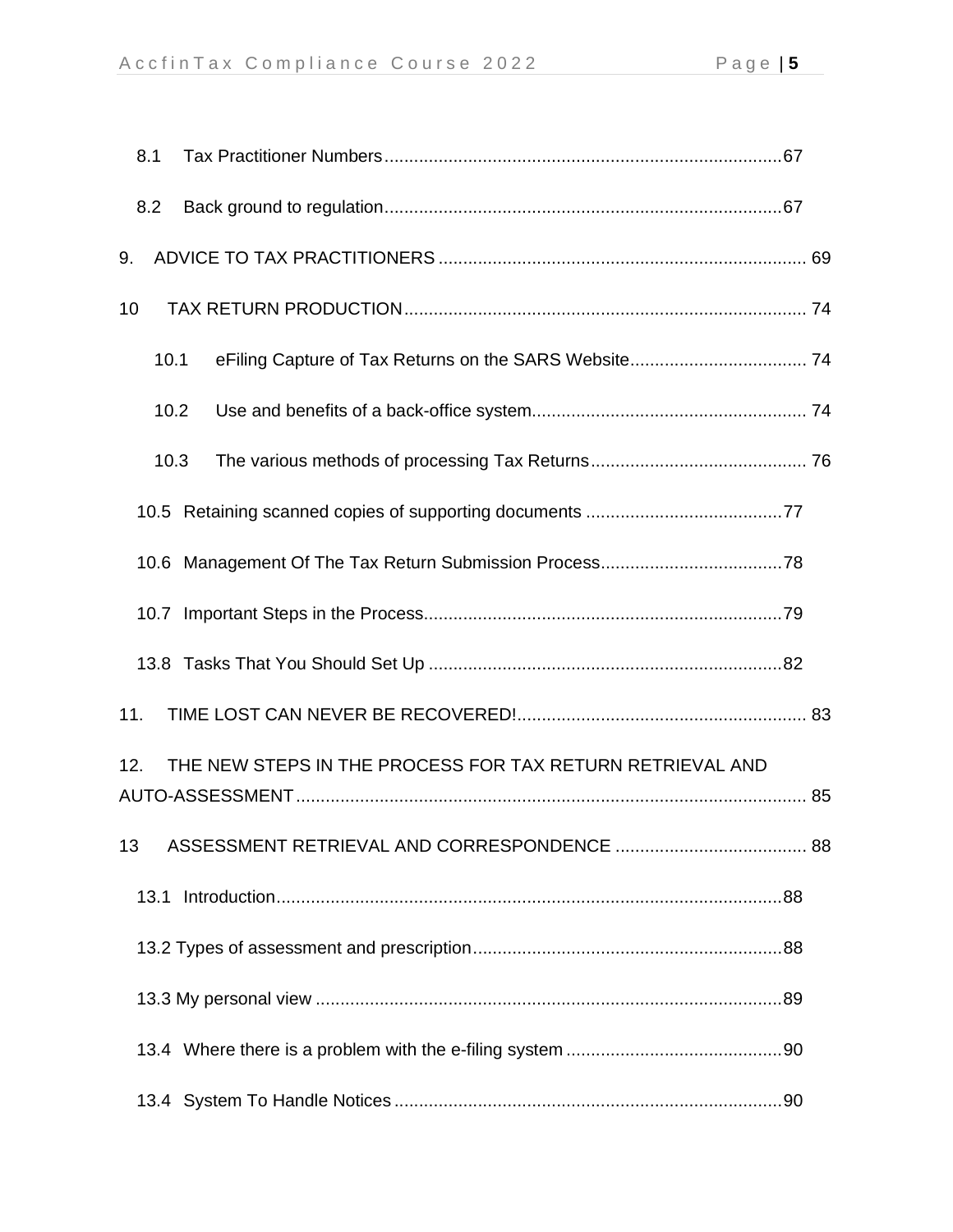| 14  |      | EXERCISE OF DISCRETION IN CASE OF LATE OBJECTION OR APPEAL 93 |
|-----|------|---------------------------------------------------------------|
|     |      |                                                               |
|     |      |                                                               |
| 15  |      |                                                               |
|     | 15.1 |                                                               |
|     | 15.2 |                                                               |
|     | 15.3 |                                                               |
|     | 15.4 |                                                               |
| 16. |      |                                                               |
|     |      |                                                               |
|     |      |                                                               |
|     |      |                                                               |
| 17. |      | RISK AVERSION THE TEST - ASSETS AND LIABILITIES  107          |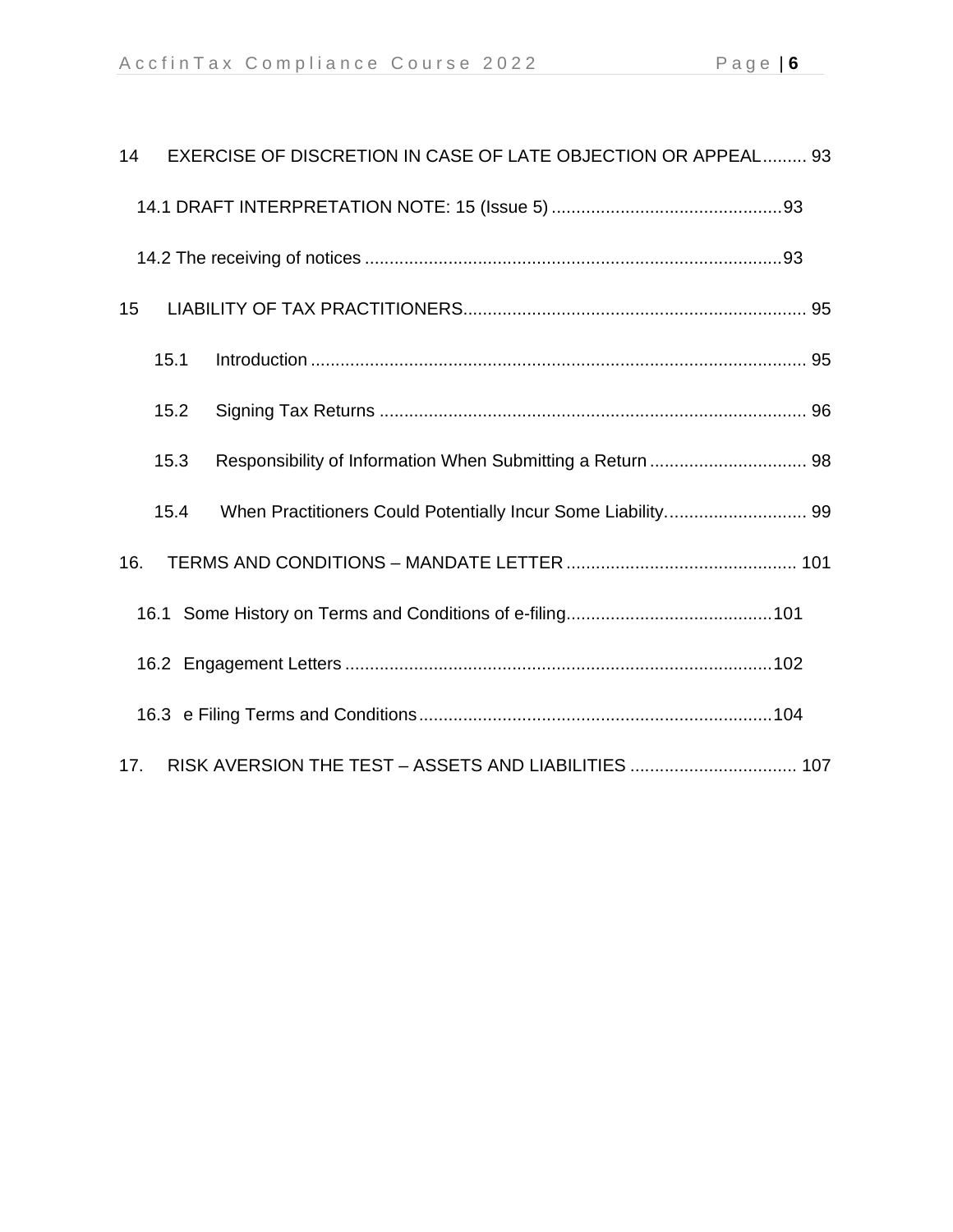## **1 INTRODUCTION**

#### **1.1 NOTE FROM THE AUTHOR**

I have been in the software business for more than 30 years supplying systems to accountants. I said this a year ago and I say it again "Never in my experience have I gone through so much hectic change as in the last few years – more so now than ever before. Such a period of change causes frustration with each new process, rules and new regulations are introduced virtually on a daily basis. Last year we had Covid-19 with huge change and many things that went wrong and the understanding of the new laws!

Everything about what we know in terms of processes and procedures in a practitioner's tax office is now out of the window, we have moved into a whole new era of digitisation or have we. Clearly those firms who embrace the changes will reduce their costs, reduce their risks and offer their clients a better service.

One of the things about being in a software business for the last thirty years is that we have had a wonderful opportunity to automate practices as the changes have been taking place. As each year goes by we see the additional requirements in a tax practice and the pressure that SARS is placing on tax practitioners. We at Accfin have looked at the way tax practitioners work and come up with a range of wonderful features that will allow the practice to automate as much as possible and save huge amounts of labour. Have a look at the differences in running a manual system in the table provided in these notes as opposed to a back-office system. See how much time you will save.

On my rounds I hear the complaints about the extra work all the tax practitioners have to do and the pressures that have been placed on them to meet deadlines. I also hear of how hard it is to get an objection or error resolved. There is nothing much we can do about the physical interaction that takes place so we at Accfin concentrate as much as possible on the automating routines that take place and we have been pretty successful in e Filing, tax returns, downloading assessments and other bulk processes. All these routines go a long way to saving a huge amount of time which saves costs.

In interacting with many tax practices, it is clear that in many tax practices they are not receiving the attention that they should from their own management. It appears that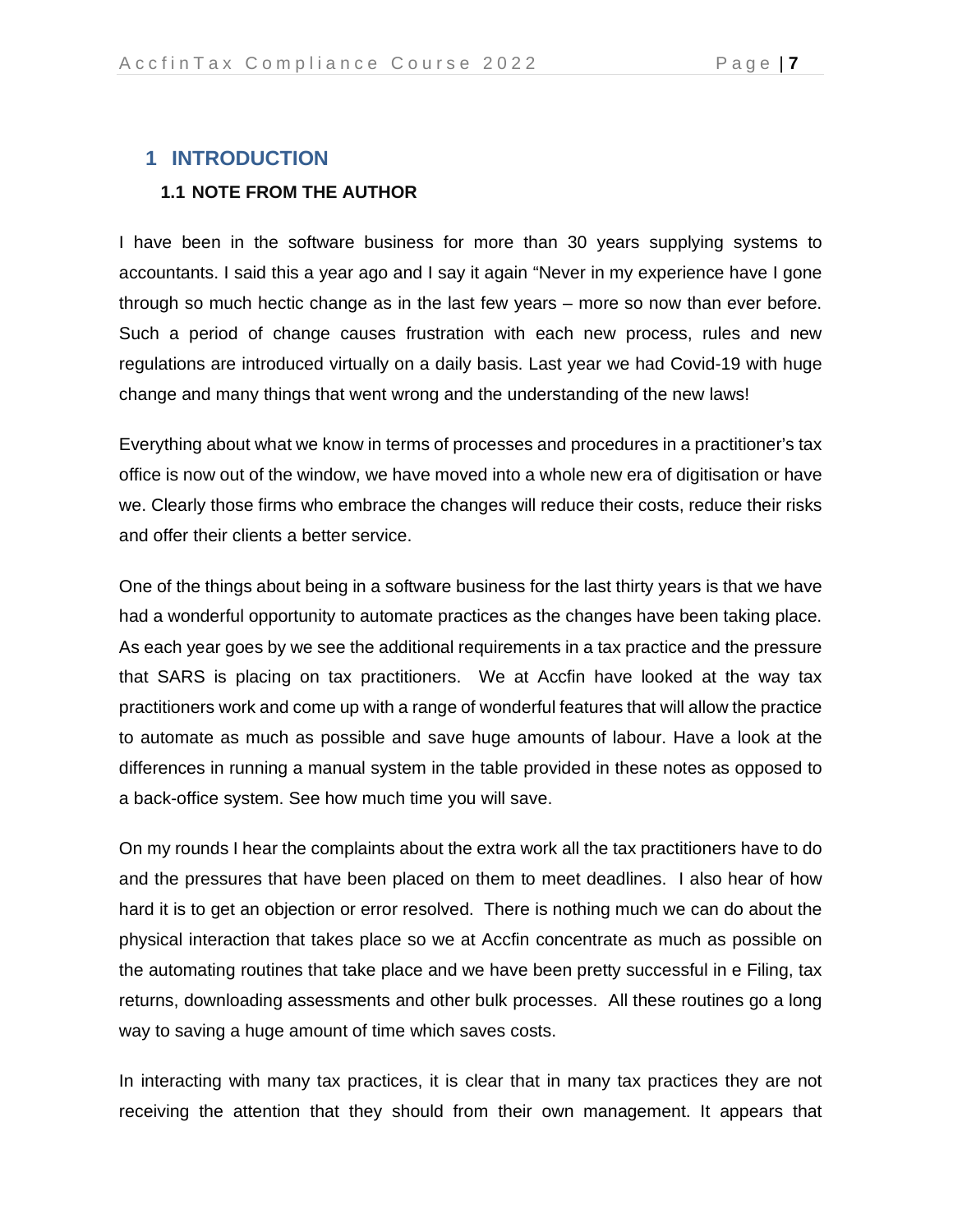everything else comes first. This is an attitude that is going to have to change as SARS exerts more and more pressure on practices. By now you have heard about the proposed legislation for criminal intent for non-compliance in section 234 of the It does not get worse than this!

We have all heard the words disruptive technologies. The whole system of revenue collection is going through a major technology shift. When the SARS system was originally devised it was never designed for running the systems of an accountant's tax office. Why should it. And of course, do tax practitioners actually want SARS to have an inside view of their tax practice. The answer of course is no, it's really up to the tax practitioner to design their own system's. Making use of e Filing gives SARS a view of what's going on in our practice. At this point in time we are all going through a major technology shift. Even SARS cannot change their systems fast enough to keep up with the changes in legislation as we have seen with the current provisional tax changes and auto assessment SMS's sent out by SARS.

Therefore, this document is an attempt to take all known information around tax practice management and distil it into one reference source, mix and match with what is realistically happening but with the emphasis on **Risk Aversion**. Now with the advent of "criminal intent" a "how to document", I do realise that systems and procedures are going to change dramatically as we continue through this process and I will endeavour to keep it up to date with the latest information.

*Although we criticise and perhaps sometimes harshly, we criticise in a spirit that will invite interaction and help make the whole system better for all concerned. There is no question in the fact that I have embraced all these changes and the criticism I make should be taken constructively.* 

**Mark Silberman March 2022**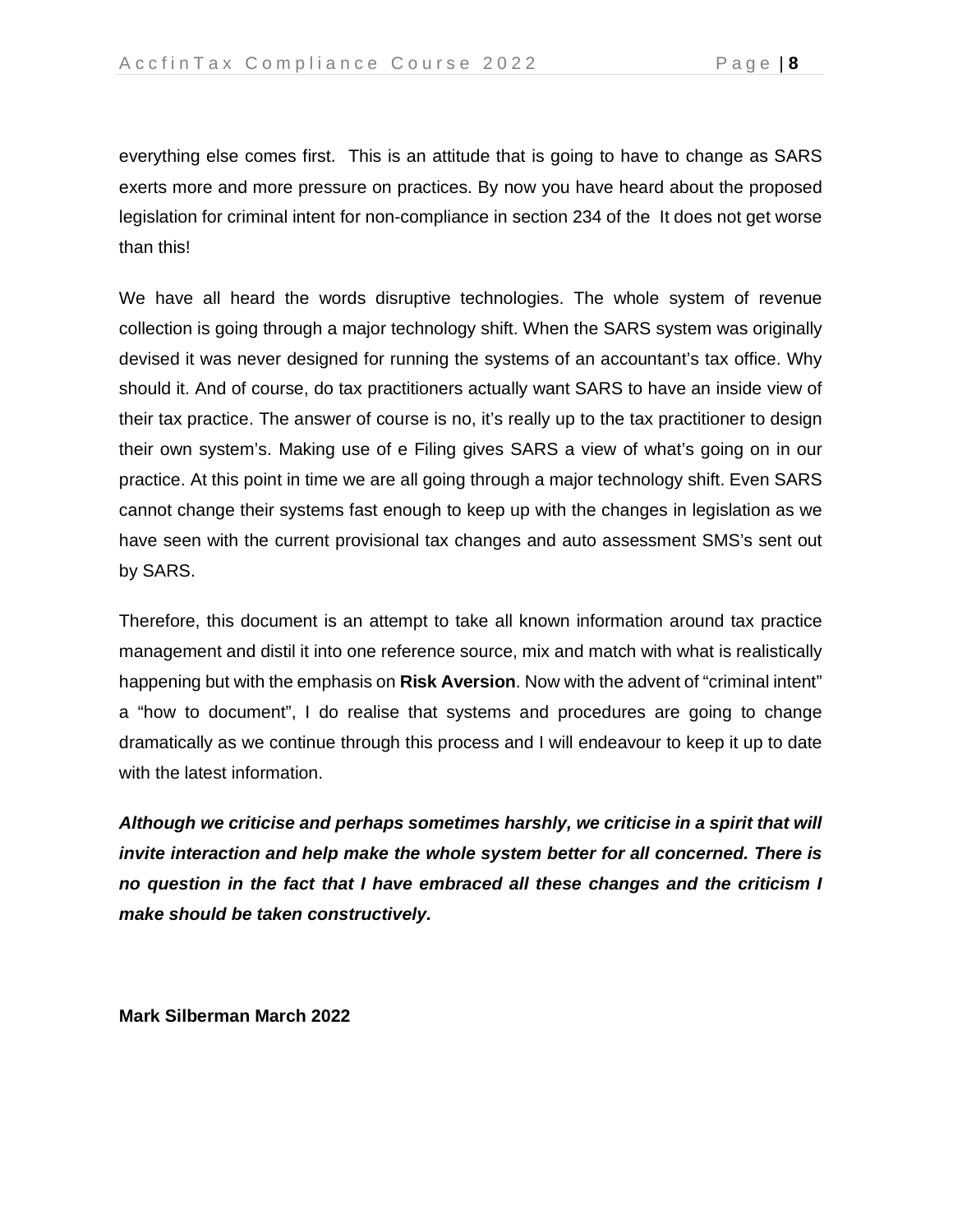#### **1.2 INTRODUCTION**

This document has been prepared as a guide to help Tax Practitioner's deal with the e Filing and electronic **tax return processes,** *provisional tax processes* and now VAT return processes and how to run their tax practices *more efficiently*, *cost effectively* and most importantly *reduce risks*. Never before has there being any document that deals with tax compliance issues for a tax practice like this.

Tax practices over the last few years have been battered by the number of new requirements instituted by SARS, with Covid making it far worse. With the advent of electronic filing in regard to provisional tax and individuals, companies and trust tax returns as well as other automated functionality which is available like the download of assessments there is now the need more than ever for Tax Practitioners to become more organized so that they are more automated which will make them more profitable while also becoming more risk adverse.

We all know that the risks in tax practices are high because of all the new compliance rules and the fact that SARS is far more aggressive in its search for tax money, making it more and more difficult to be risk free, as a simple error can land the taxpayer in a lot of trouble. This document will deal with many of the issues of risk, making Tax Practitioners aware of all the legal pitfalls. Now of course for the first time all tax practices are beginning to understand the meaning of a SARS deadline and they know for sure that there are no longer any extensions on deadlines.

This guide is not a tax law reference but is designed to show best practices of compliance and mechanisms reducing all associated risks in running a tax practice. This document will deal with various laws around compliance issues.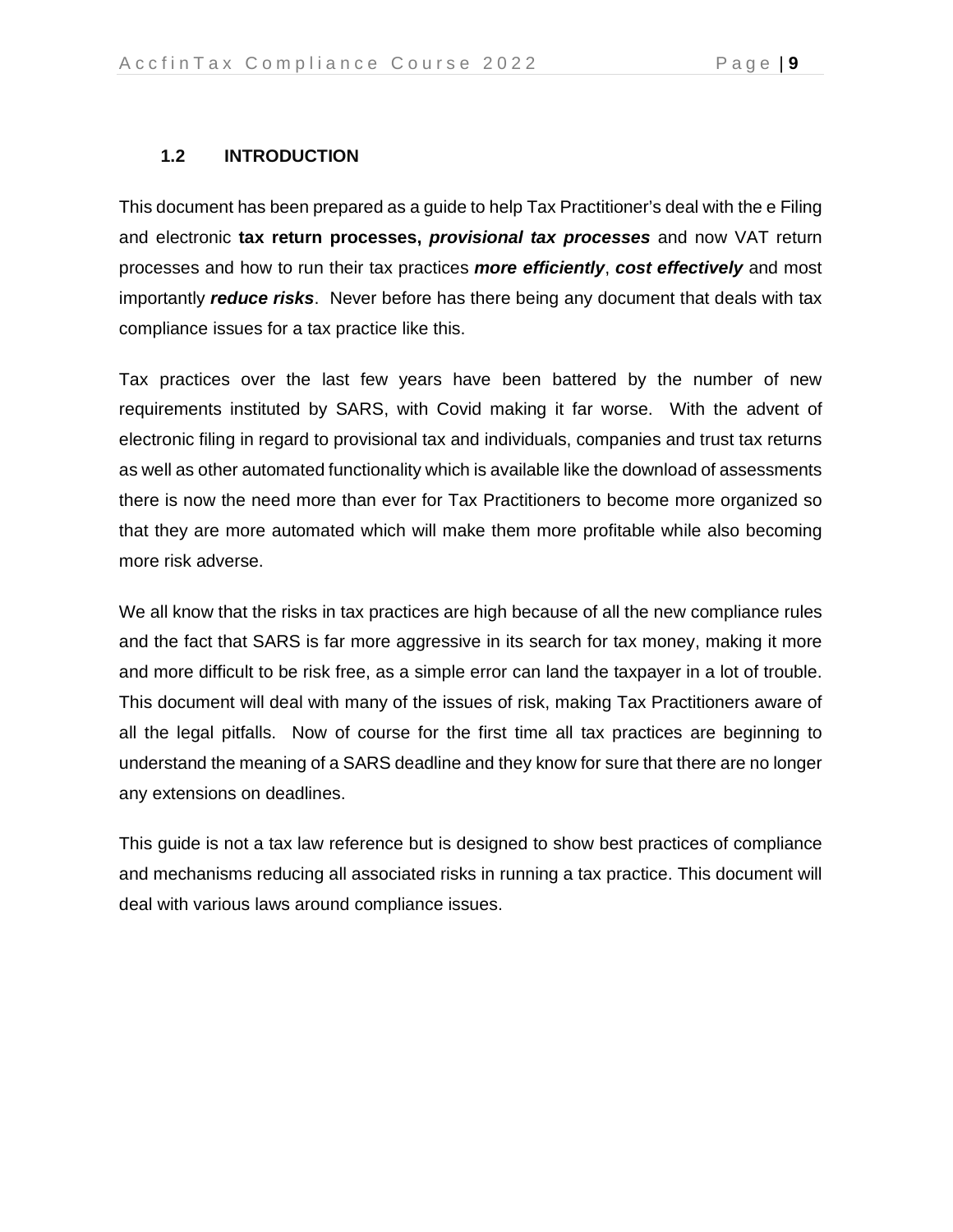#### **1.3 BACKGROUND TO TAX MANAGEMENT SYSTEMS**

It's hard to believe that in today's age that some tax practices are not fully computerised or they do have a Tax Management system and it is used as a simple listing system, but not to the full extent. There are still many firms like this, perhaps some even use stand-alone tax calculators, and however there is no question that they are not competitive. There are also some practices that use systems as a bare bones system and do not get much benefit out of their systems. The problem is accounting firms concentrate on audits, accounting and consulting and do not give the tax back office much attention. SARS has changed this because especially in medium size firms downwards all tax practices are what I call *taxcentric.* 

The back-office systems of today are sophisticated and require much more than a decent effort to setup in order to get the best out of them. A well run system generally has a system champion (somebody who makes the system hum) and it normally shows.

I was very fortunate in that I designed the first tax management system in South Africa which launched in 1984. Since then tax management has come a long way. Over the years there have been a number of successful tax management systems which have been used by tax practices to manage their tax departments. The kind of things that tax management systems do is to track and control all functions in a tax department, to do various processing tasks like the calculation of provisional tax, the production of provisional tax forms and various communication aspects, like sending the client a letter or an e-mail or sms to remind the client about a certain payment, or to send the client a reminder by sms not to forget to pay provisional tax or to ask the client to come in and sign the tax return. Essentially a tax management system is a *management, a control and a client communication system*  all in one to make sure that all tax events in the taxpayer's tax year are taken care of and the clients are advised accordingly.

With the advent of e Filing and tax preparation systems being connected to e-Filing, tax systems become even more important in the accounting firm. These systems can now communicate with SARS electronically and they can now submit forms like provisional tax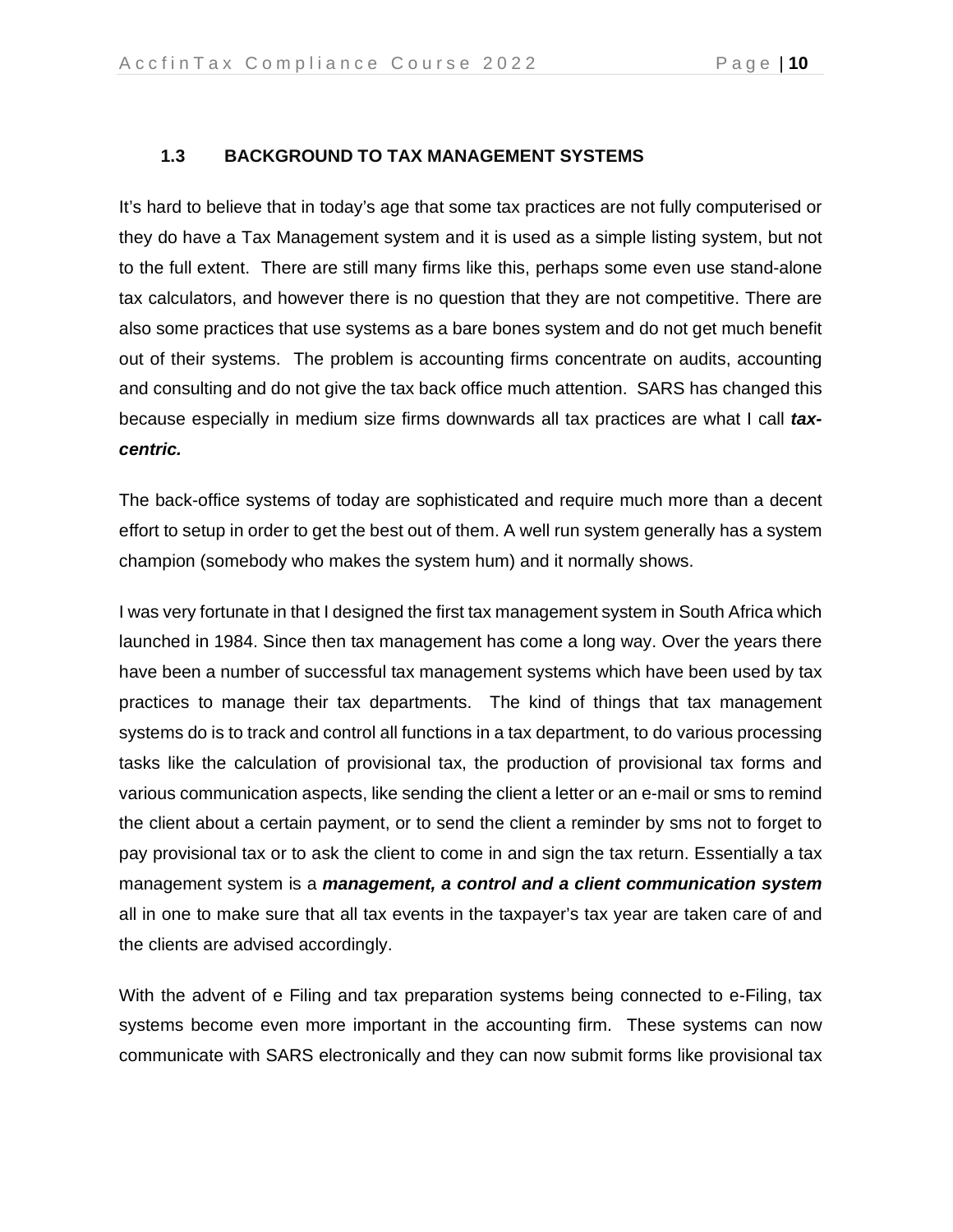and tax returns and actually receive receipts for them as well as download assessments and balance of account correspondence from SARS.

The strength of any tax management system must be to ensure that by certain dates various tasks in the tax year are handled effectively and efficiently. The late rendition of a tax return or a provisional tax form will result in taxpayers being penalized which in some instances can be substantial and will result in claims against the practice. For example if a client pays his provisional tax payment of R200 000.00 only one day late the penalty is 10 per cent being R20 000.00 and if this is in regard to the  $2<sup>nd</sup>$  provisional payment the penalty can be more sizable than the 10% because of the new understatement penalties. If there is an error by the tax practice in regard to any tax matter, the client may very well hold the practice responsible for penalties and interest. For taxpayers there is only one thing worse than paying tax and that is paying penalties and interest because the payment was late or calculated incorrectly. In today's times most damage claims against accounting firms are for provisional tax "botch ups". This is why by running a good electronic system claims for errors will decrease. SARS has published an interpretation note for provisional tax, discussed later in this document which will give an idea of how serious they are about provisional tax and of course the penalties.

Despite the fact that SARS is looking to force all Tax Practitioners (note the new registration procedures) into interacting with them on an electronic basis they have now implemented a system of administrative penalties (and now criminal intent) whereby if you do not advise them of a taxpayer's address there are penalties that are prescribed and would now have criminal intent. We will deal with this later when we discuss risks.

Increased volumes of work that tax practices now have to handle make electronic systems essential. Even small practices with a few hundred clients have bulk processes that they need to control and manage and this is why most successful tax practices cannot operate today without having a management system in place. It is only recently that companies like Accfin have also put together an integrated tax preparation system that will improve the effectiveness of the practice.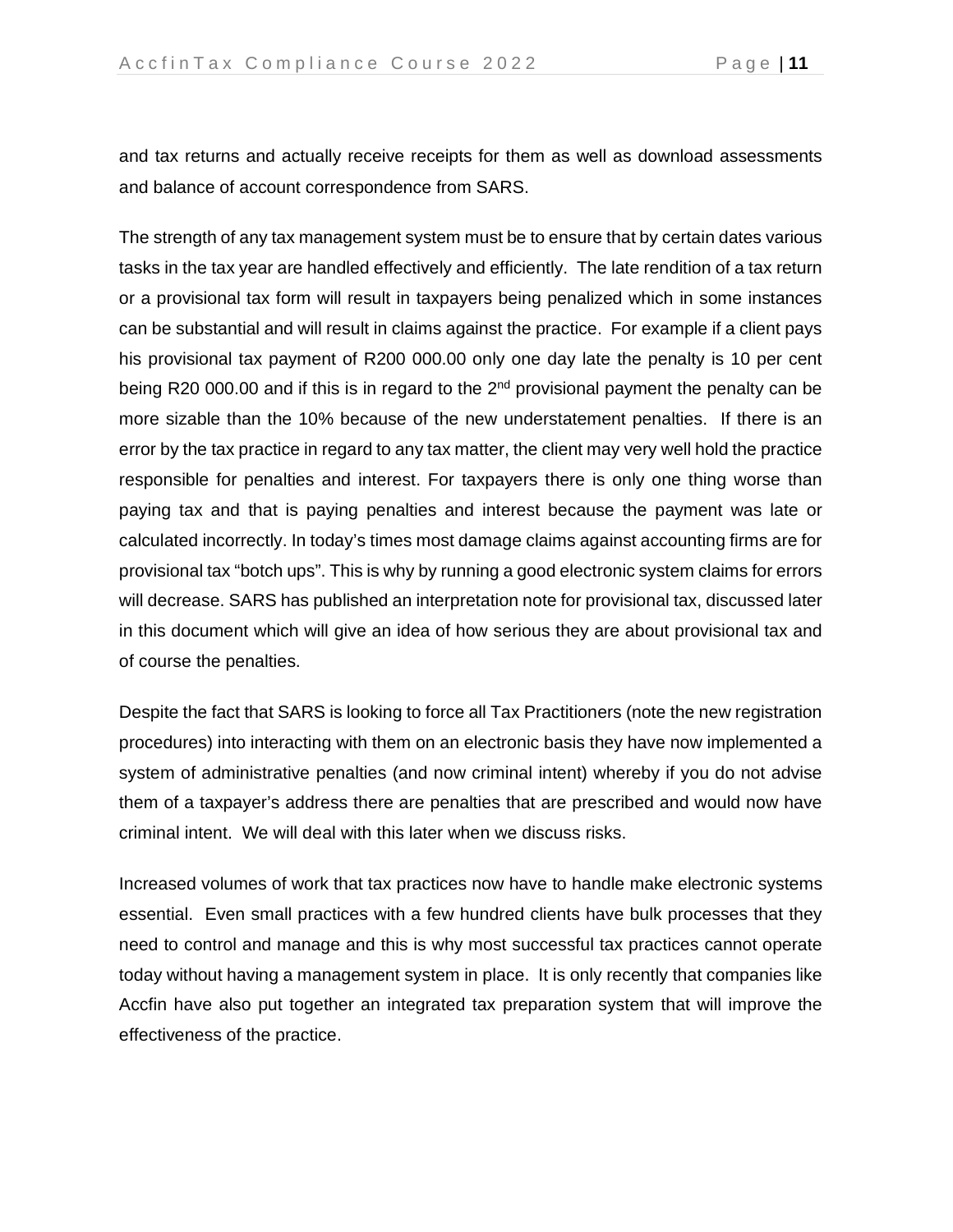Over the years I have visited many firms and there is one thing for sure, it is that the tax office of most firms across the board have been neglected as it has always been more important to get the audit work done or do the consulting and earn the fees. When I visit tax practices I always ask the same questions;

- 1. How many taxpayers have you got? Answer "*No Idea"*
- 2. How many tax returns have you got to do before your deadline or extension date? - Answer "*No Idea".*
- 3. How many objections and how many queries do you have to process.
- 4. Do you even know how many notices you have missed.

Another sure thing is that the more taxpayers a Tax Practice has the further behind they are. It seems to me that the smaller Tax Practices are doing much better meeting their deadlines.

The view that this is the way we have been doing it for years and SARS has always given us more time has to change. It is because of this *tax-centric* approach that Tax Practices now have to put a whole lot of new effort into tax preparation. We now know for sure that deadlines from SARS will never be extended again.

Above all, a good tax management system today is how the system helps *manage and reduce the risk in your practice* reducing the time taken on the various mundane standard tasks. You should at least have the following implemented:

- Planning tasks planning the whole tax year Covid and delays have now messed everything up
- Managing the tasks making sure that the clients and the staff meet their deadlines
- Lists of outstanding obligations monthly and weekly
- Provisional tax review reports early and on time well before due date
- 3<sup>rd</sup> or top up payment procedures to ensure interest is minimised
- Communication with clients to tell the client their obligations and give them instructions what they need to do like mandate letters and confirmations letters
- Risk aversion procedures protect your firm from having penalties by passing the risk back to the client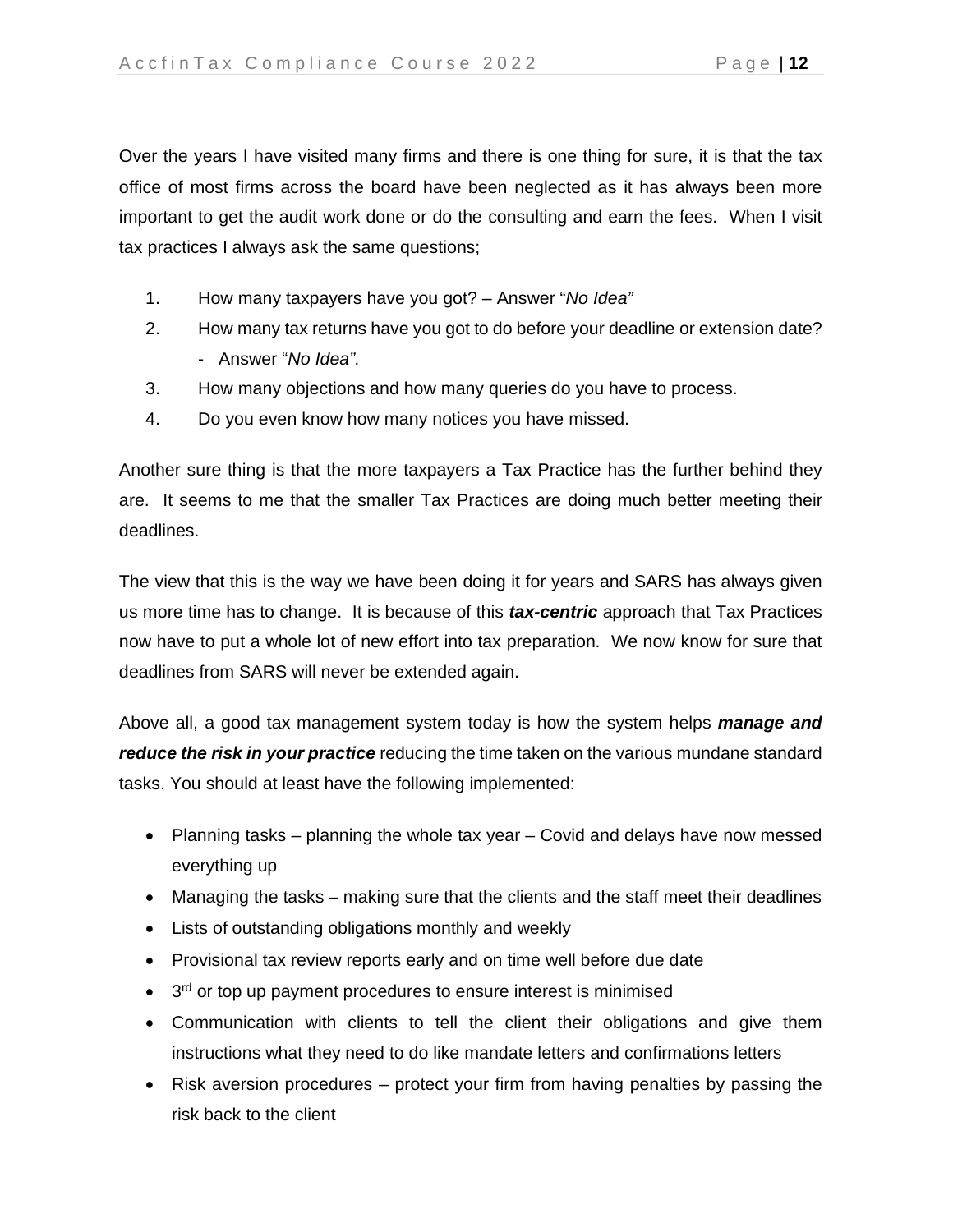• Back-office that interacts with the SARS e-Filing system

In today's times running a tax practice is more risky then some years ago. One of the ways of reducing risk is to use the tax management system as a means of communicating with the taxpayer client's i.e.

- Tell your clients what they have to do well before the time.
- Explain to clients the risks involved
- Tell your clients what you are going to do.
- Tell them that you have done it.
- Tell them what is going to happen in the future.

### **1.4 MEANING OF TAX-CENTRIC**

**Tax-centric** is a word I have coined and I base it on the story of some years ago when IBM coined the word NET-CENTRIC. They said that everything in the IT environment was going to revolve around the computer network. Is this not true! Today everything we do revolves around the internet and the cloud.

So what do I mean by Tax- centric? Everything as far as a Tax Practitioner's client is concerned revolves around income tax. Every client of an accounting practice wants to know that his or her tax affairs are in order. Now there are many different kinds of accounting practices in South Africa. Most of them in the medium sized small environment are without doubt Tax-Centric and this means that they have a dedicated tax compliance department whose sole function is to prepare, produce and submit tax returns. The revenue generated by the tax department in these firms is not the main source of revenue of the practice. Perhaps the auditing and accounting divisions or the consulting division of the practice generates far more revenue. However, to the client their tax affairs are the most important thing, for them personally, and for all their business interests. This is what I call Tax-centric.

It could be that the firm handles an auditing assignment with a group of companies that might generate a revenue of say R500,000 from auditing and consulting fees and they do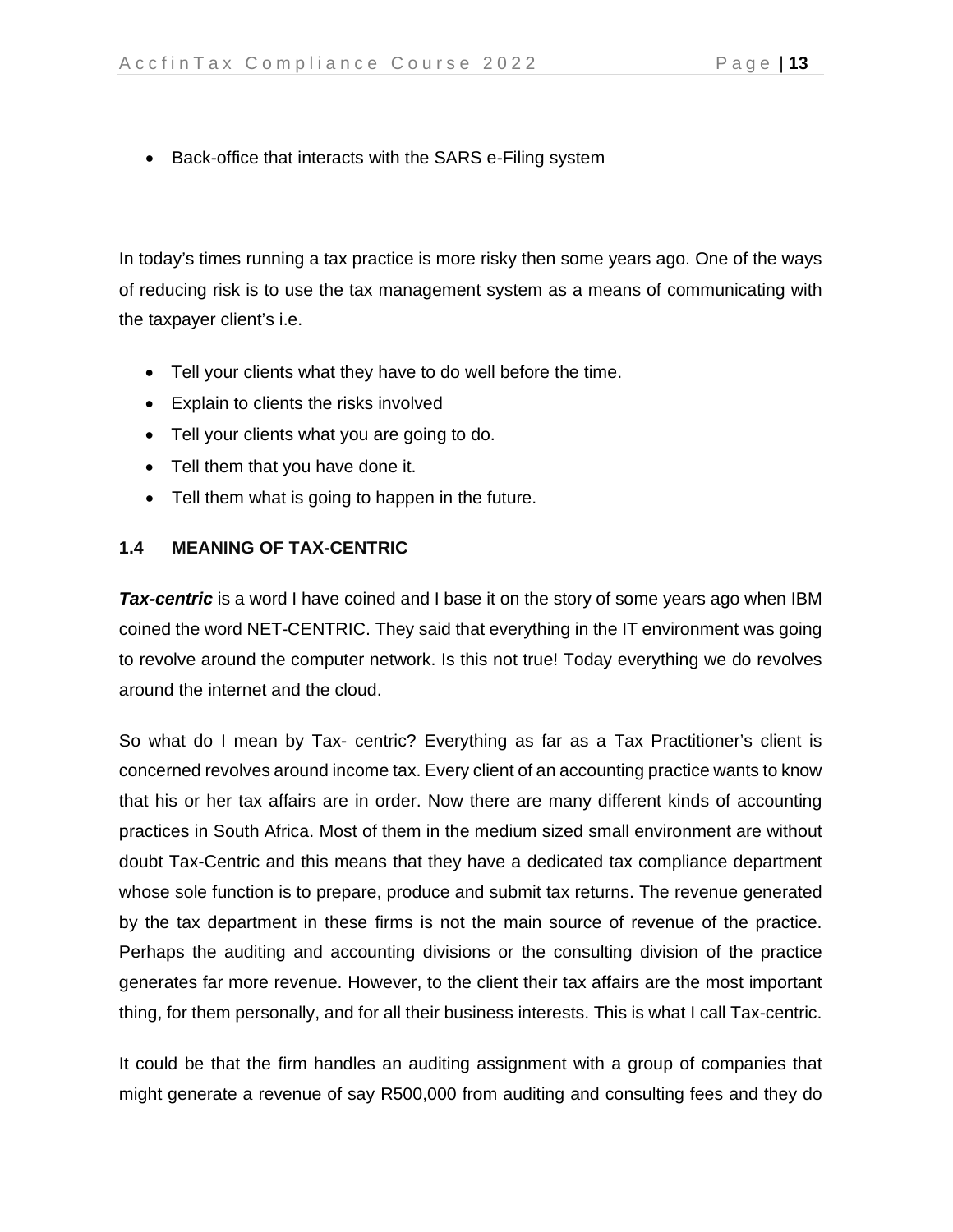all the tax returns of the directors and the companies involved and this might only generate a revenue of say R20,000. Should the firm slip up on the Managing Director's tax return and he is penalized and has to pay interest, that group as a revenue source is suddenly at risk. Despite the fact that most of the revenue is not produced by the tax compliance department, tax compliance is uppermost in the minds of the accountant's clients because SARS has got a very active profile in the marketplace.

Compliance Standards and filing of Tax Returns on time in South Africa is improving dramatically – **pre Covid**. Soon this is going to be the norm rather than the exception. We are moving into a world where there will no longer be extensions or not doing something on due date. The good old days are over! It is because of this that many practices have to build a Tax-centric approach into their whole practice.

This guide is an attempt to help Tax Practitioners become more compliant and improve their efficiency and actually make some money out of a tax department while reducing their Risk.

#### **1.5 TAX PRACTICE RISKS**

There are many risks associated with running a tax practice, in fact everything you do in a practice is prone to some kind of error or risk, and very often not of your making. Listed below are some of the things that could go wrong and cause a problem in terms of financial and reputational risk as well as being instrumental in losing a client's total revenue from all sources: -

- 1. A major tax revolt taking place owing to state capture and mismanagement of economy places the TP in the middle.
- 2. Having **No Mandate** (a mandate is required by SARS terms and conditions) where the risk is not passed down to the taxpayer may make the Tax Practitioner personally liable for anything wrong on a tax return and open him or her up to being reported to their controlling body.
- 3. On a tax return submission where a disclaimer and approval of the return by the taxpayer are ignored and the risk of the tax return is not passed back to the taxpayer.
- 4. Inferior correspondence to clients which does not pass the risk back to the taxpayer for each action, i.e. provisional tax and tax returns.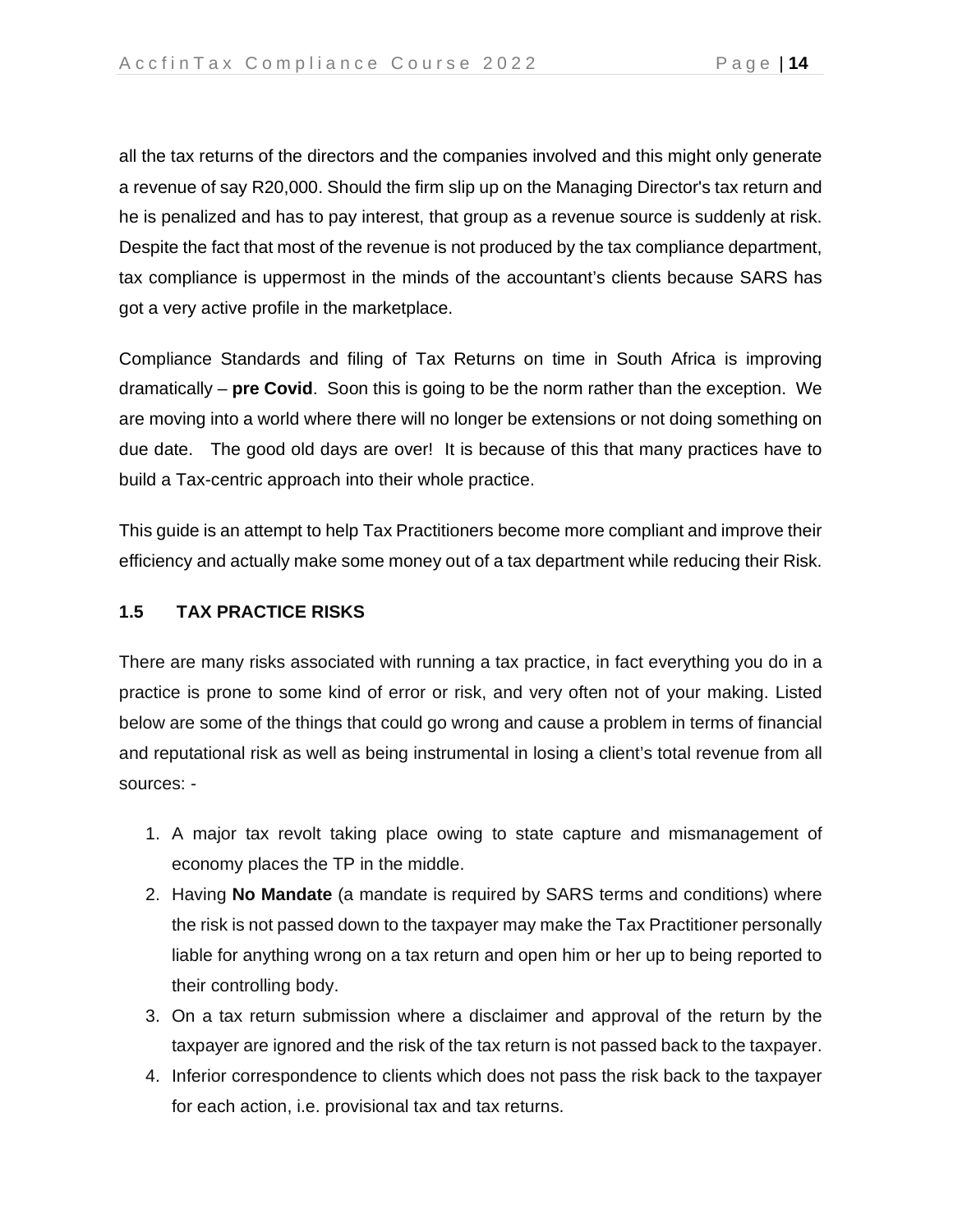- 5. Late payment or no payment at all of provisional tax by the taxpayer. This will occur where there is no follow up or having proper systems in place.
- 6. Income left out of a tax return negligently or fraudulently can cause the practitioner to be asked tough questions by SARS – now criminal intent legislation is here.
- 7. Filing returns without provable confirmation from the client. Verbal confirmation is highly risky.
- 8. No statement of assets filed where this is necessary can render the tax return open forever as it will not prescribe, as this may be seen as a material non-disclosure by SARS.
- 9. No test of living expenses.
- 10. The taxpayer or practitioner does not get a SARS notification by way of email or SMS and therefore makes no response resulting in a punitive revised assessment.
- 11. Leaving payments for the last day is highly risky in the event that something goes wrong.
- 12. The risk elements of Provisional Tax are horrendous and unless you have a system that gives you all the ins and outs you are doomed to make a mistake.
- 13. Not knowing that your tax client is not tax compliant.
- 14. The advent of administration penalties.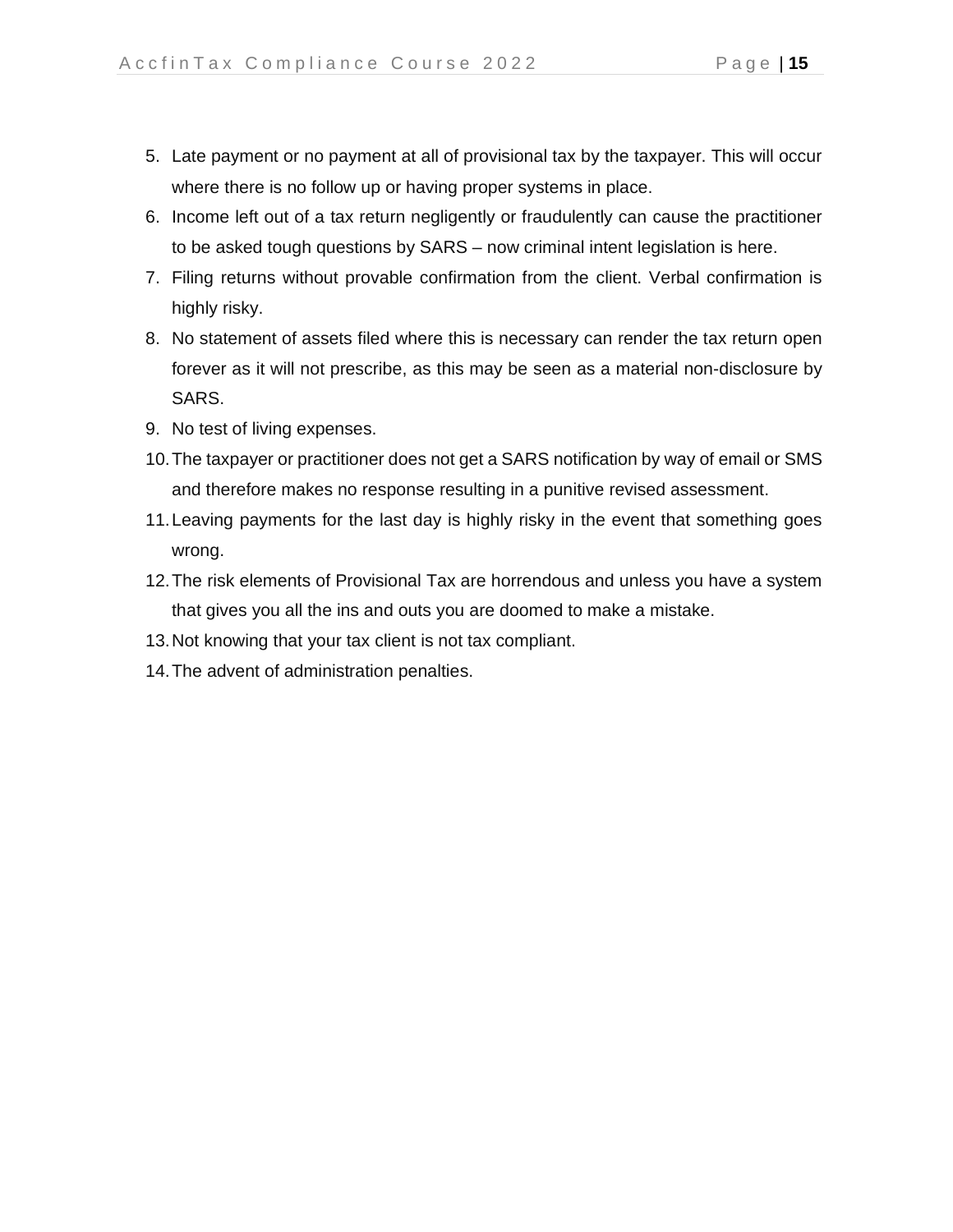## **2. COMMUNICATING PROPERLY WITH YOUR CLIENTS 2.1 Introduction**

Throughout this document we are going to talk about the risks associated with various aspects of tax compliance and tax preparation. One of the key areas that need urgent attention is the way a Tax Practitioner communicates with clients from *letters of engagement*, *mandates* to every day run of the mill *letters* and *e-mails*. Part of this communication will include *verbal communication*, *e-mail communication* as well as *sms communication*. Good communication always starts with having a *proper mandate* or engagement letter in place. We will deal with this later on in this guide.

In today's times meeting with clients can be hugely costly. In big cities think of traffic and the time it takes to get to a client or for the client to get to your office. Then consider crime and protests and the effect it has on travelling and now of course *work from home*. There is more than a good reason to start having electronic meetings with your clients in order to finalise tax returns. Systems like *Zoom, Skype* or *Gotomeeting* come into their own for this kind of meeting. I have seen practitioners embrace this practice very successfully.

Tax departments today have a greater need to communicate with their clients more so than ever before. It is a lack of proper communication that is going to cause problems for the firm. All documentation to clients must point out the responsibilities of the taxpayer to provide correct and timeous information. Make it their responsibility to do certain things by passing back the risk to them. There must be a clear understanding by the client of what their responsibility is and what the practitioner's responsibility is. We have reached the point where there is missed communication the Tax Practitioner will be blamed.

We have also reached the stage where the postal service is a dead service so if a Tax Practitioner is not emailing how are they notifying their clients. The only way to go about doing this is by making all your communications e-mail based. If you set this up properly, whatever you send to a client can be sent out as an attachment in a PDF format and save the documentation on your hard drive. Systems now also have an ability to keep the documentation for quick retrieval. With the advent of digital signatures, electronic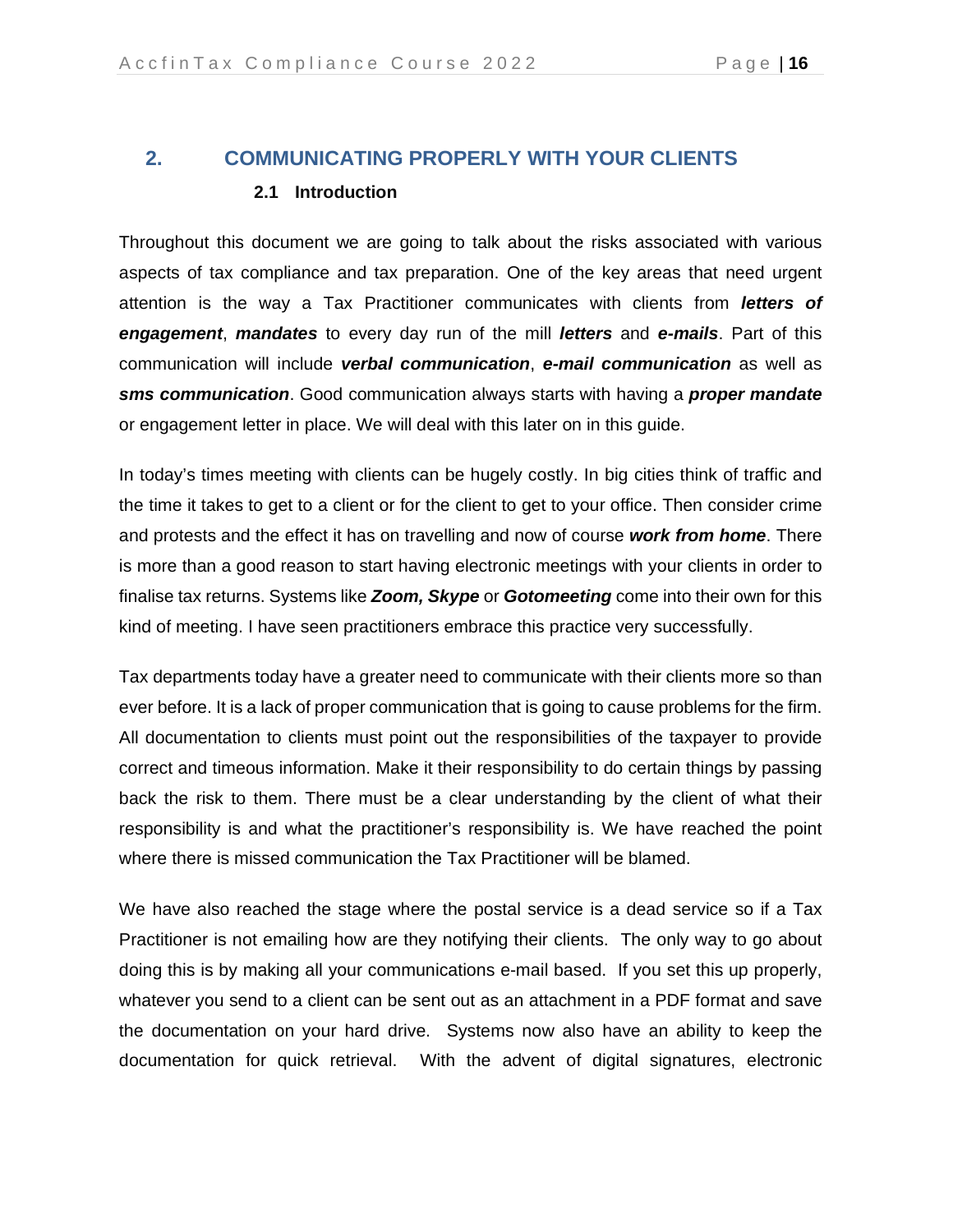documents, letters, tax returns etc. the way you store these documents are going to become exceedingly important.

#### **2.2 Communications**

By writing your letters and your emails properly and by even introducing a **sms** system to remind clients of their tasks you can avert a huge area of risk for the practice. The sms system should be used as a constant reminder to clients about their responsibilities which in the event of a dispute will become a critical part of risk aversion and defending yourself against claims.

There are some basic rules that you should adhere to. Write your letters on the basis that you are *defending yourself* in regard to future allegations which may be made against you by your client. E.g. your client has to pay a tax penalty and says they never knew about it and blames you. You need to make sure that you have procedures in place so that each step in the process building up to the provisional payment can be confirmed independently by having audit paper trails that you can show e.g. each step taken, letters, email and even sms's that says "don't forget to pay your provisional tax".

Write your letters setting out all the responsibilities of the client and passing over the risk e.g. set out the consequences of not paying provisional tax on time and the penalties of paying late or if the tax return is not in on time what the consequences are. Now more than ever this is critically important as SARS has introduced its new penalty regime system. Monthly penalties may be generated automatically.

It's a fact that no taxpayer likes to pay penalties and interest and where they can they will hold you responsible.

Detailed below we point out some paragraphs that must be inserted into your letters and emails.

A must in every provisional tax letter;

#### *IN A P1 LETTER*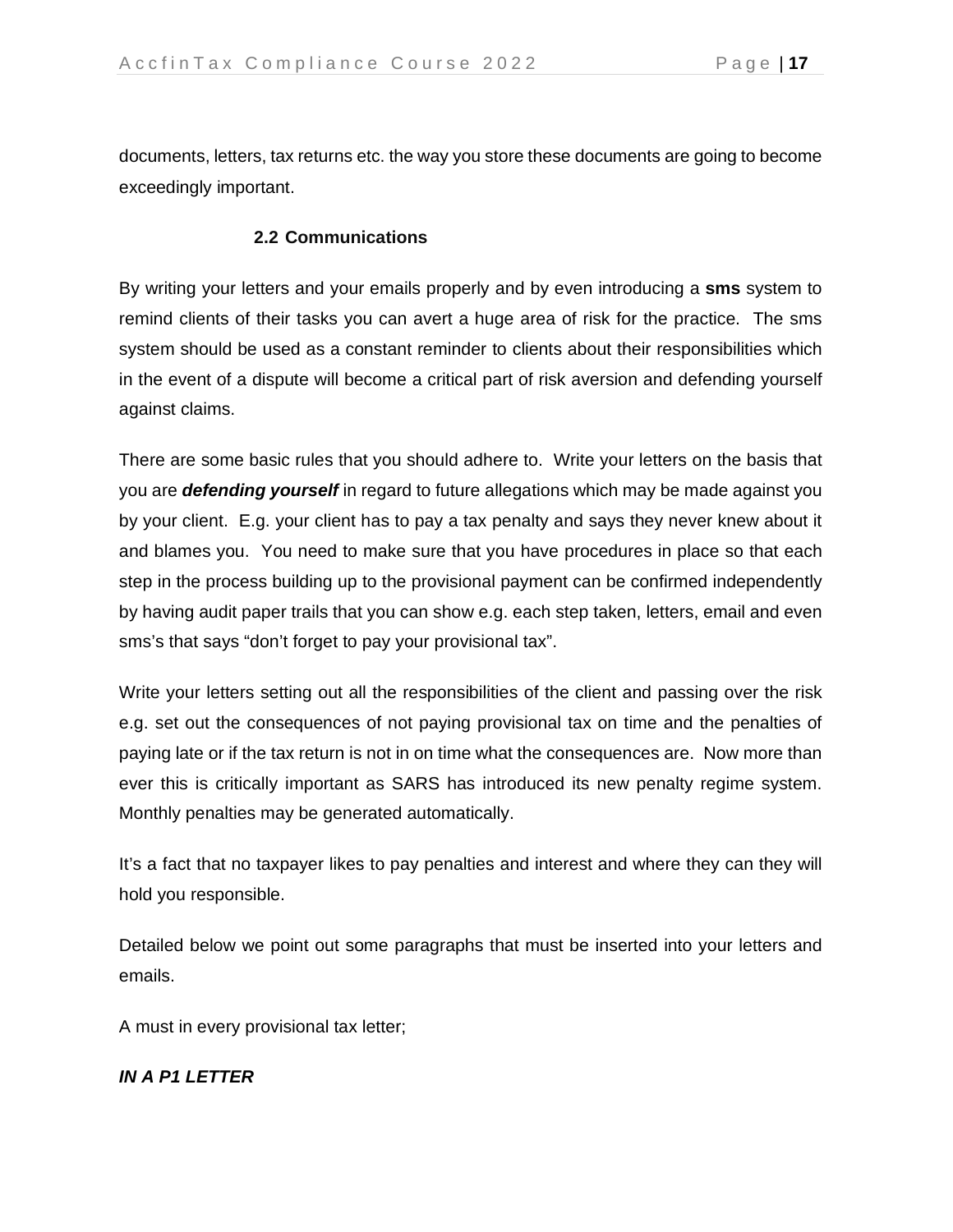**"Your attention is drawn to the fact that should the payment not reach the South African Revenue Services (SARS) on or before 31 August 2016 a penalty of 10% and interest of 15% per annum will be charged on the late payment of provisional tax. The interest and penalty may not be deducted for tax purposes".** 

#### *IN A P2 LETTER*

**"Your attention is drawn to the fact that should the payment not reach the South African Revenue Services (SARS) on or before 28 February 2016 a penalty of 10% will be applied and or SARS will consider that your estimated income for the 2nd provisional tax payment is deemed to be zero and will apply the underestimation penalties which could be quite substantial. Interest of 15% per annum will also be charged on the late payment of provisional tax. The interest and penalty may not be deducted for tax purposes".** 

Explain to your client where and how to pay the tax. Make sure that when you send a payment advice the correct payment reference is properly displayed. Also make sure that the client is aware of SARS payment rules. The client may pay too late i.e. outside the rules or may pay against the wrong reference number and the payment will not be accepted or allocated incorrectly.

*"Direct transfers can also be made into the bank account of SARS. The banking details are provided at the bottom of the IRP6 return attached to this email. Please note that the IRP6 return will be submitted to SARS by us on your behalf once you have confirmed the figures. After you have made the payment please advise us that the payment has been made.* 

Where you use an Estimate lower than the basic amount it is imperative that you point out the consequences to the taxpayer of an under estimation.

*"As discussed with you an estimate lower than the Basic Amount was used in order to calculate this provisional tax payment. We have indicated reasons for the lower estimate on our system in the event that SARS queries this lower amount. Paragraph 19(3) of the Fourth Schedule permits the Commissioner to increase any provisional*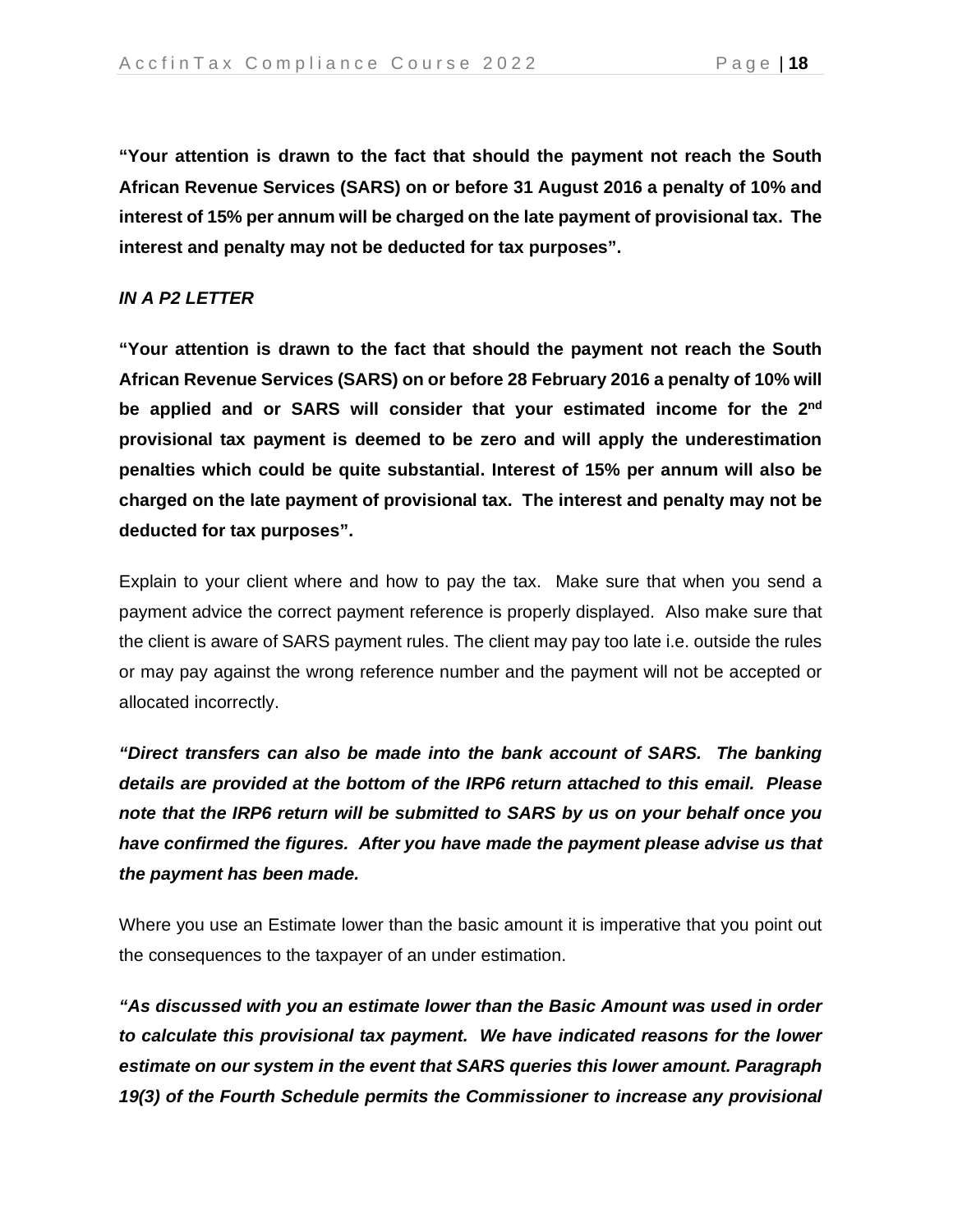*tax estimate to an amount that he considers reasonable based on information that SARS has in their possession. This only happens after SARS has asked for a justification of the estimate and the estimate is not to SARS's satisfaction. This direction may be used whenever enough information is available to substantiate the increase. Should you be aware of any reason why the last taxable income should not be used as the basic amount, please contact us."* 

Where you use the last assessed figure of the basic amount…

*We have based the calculation on the taxable income per the last year assessed of RXXXXX. In terms of current legislation, the assessed income has been reduced by any taxable capital gains or lump sums or severance benefit payments, and where relevant, the basic amount is increased by 8% per annum for each year behind for the purposes of the estimate.* 

*Paragraph 19(3) of the Fourth Schedule permits the Commissioner to increase any provisional tax estimate to an amount that he considers reasonable based on information that SARS has in their possession. This only happens after SARS has asked for a justification of the estimate and the estimate is not to SARS's satisfaction. This direction may be used whenever enough information is available to substantiate the increase. Should you be aware of any reason why the last taxable income should not be used as the basic amount, please contact us.* 

Give the taxpayer specific instructions;

*"If you are in agreement with the IRP6 and the amount reflected therein, please indicate by return email and make sure you do the transfer to SARS before the 25th February 2015.* 

#### *P1 AND P2 LETTER*

*It is imperative that if you have earned a capital gain during the current year that you declare it for provisional tax purposes in order to avoid an understatement penalty.*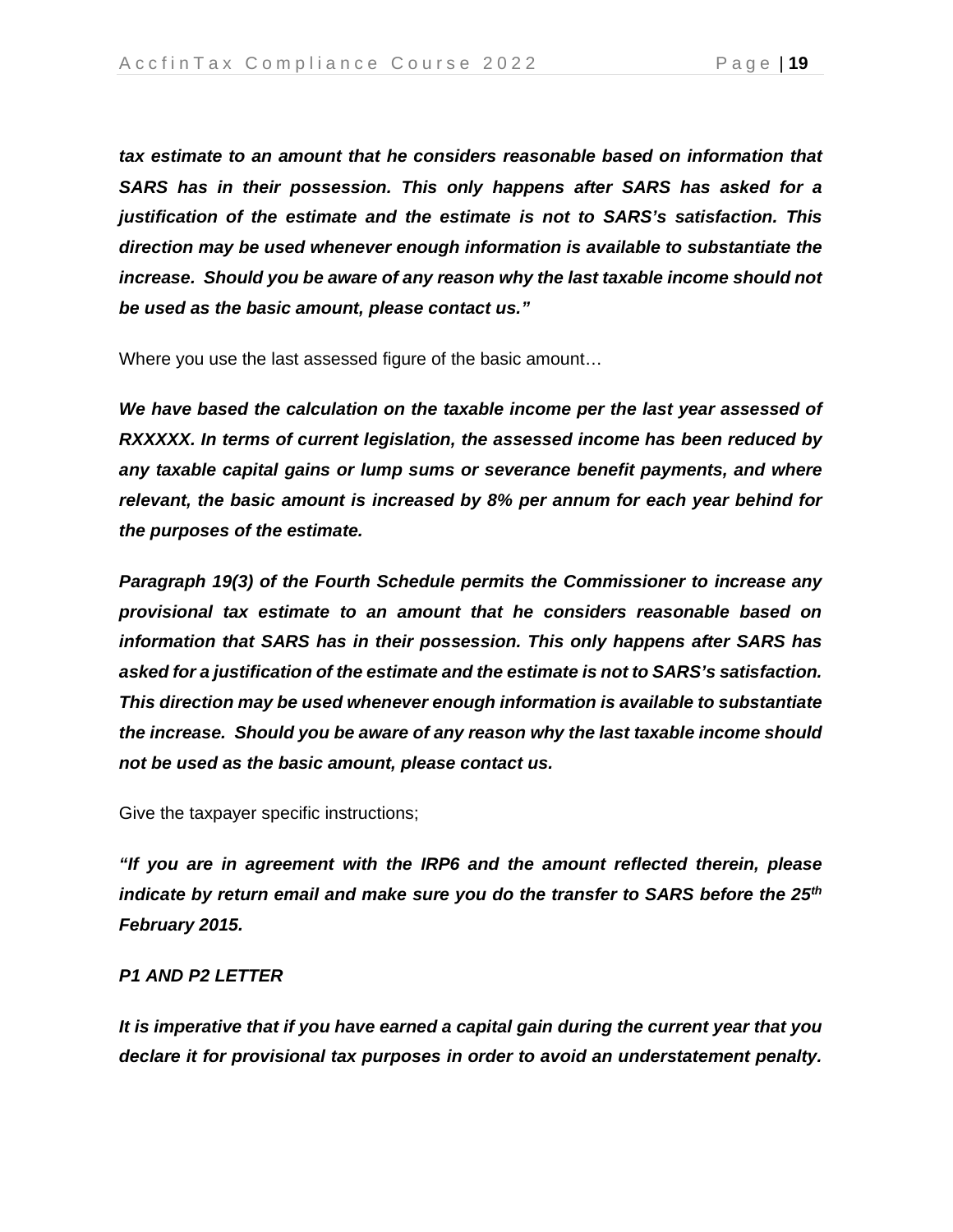*In the event that you do not advise us of a capital gain that should be included in provisional tax an understatement penalty will be levied by SARS.* 

#### *REFUND*

It has now come to light the fact that in regard to refunds that SARS does not send out any notification that a refund has been processed. This leaves the Tax Practitioner's records unfinished. I would recommend that we build into our assessment letters where there is a refund something to the effect that when the client receives their refund, that they should please notify the Tax Practitioner so that this can be processed against the taxpayer records in their systems.

### **LETTER FOR P2 OVER A MILLION RAND**

#### *Dear Client*

*We attach your IRP6 provisional tax return. We have completed the calculation based on the information supplied by you which we have used to calculate your provisional tax payment for the P2 2017 payment. We require your confirmation of the calculation by you signing the return and faxing or e-mailing it back to us. The calculation is based on Income of R9999999 and requires that you pay R999999. If you are in agreement with this please make sure your return is properly signed and the form is returned to us and that your payment is made to SARS by dd/mm/yyyy 10 days before the submission date* 

*As you may be aware where the taxable income is estimated to be more than R1 million the taxpayer may no longer base their second provisional tax payments on the basic amount (last assessed taxable income), but must use an estimate which must be within 80% of what is finally submitted on your tax return and assessed by SARS.* 

*If the difference is more than 20% a penalty of up to 20% of the underpayment may be charged by SARS. SARS will not consider waiving such penalty if it is satisfied*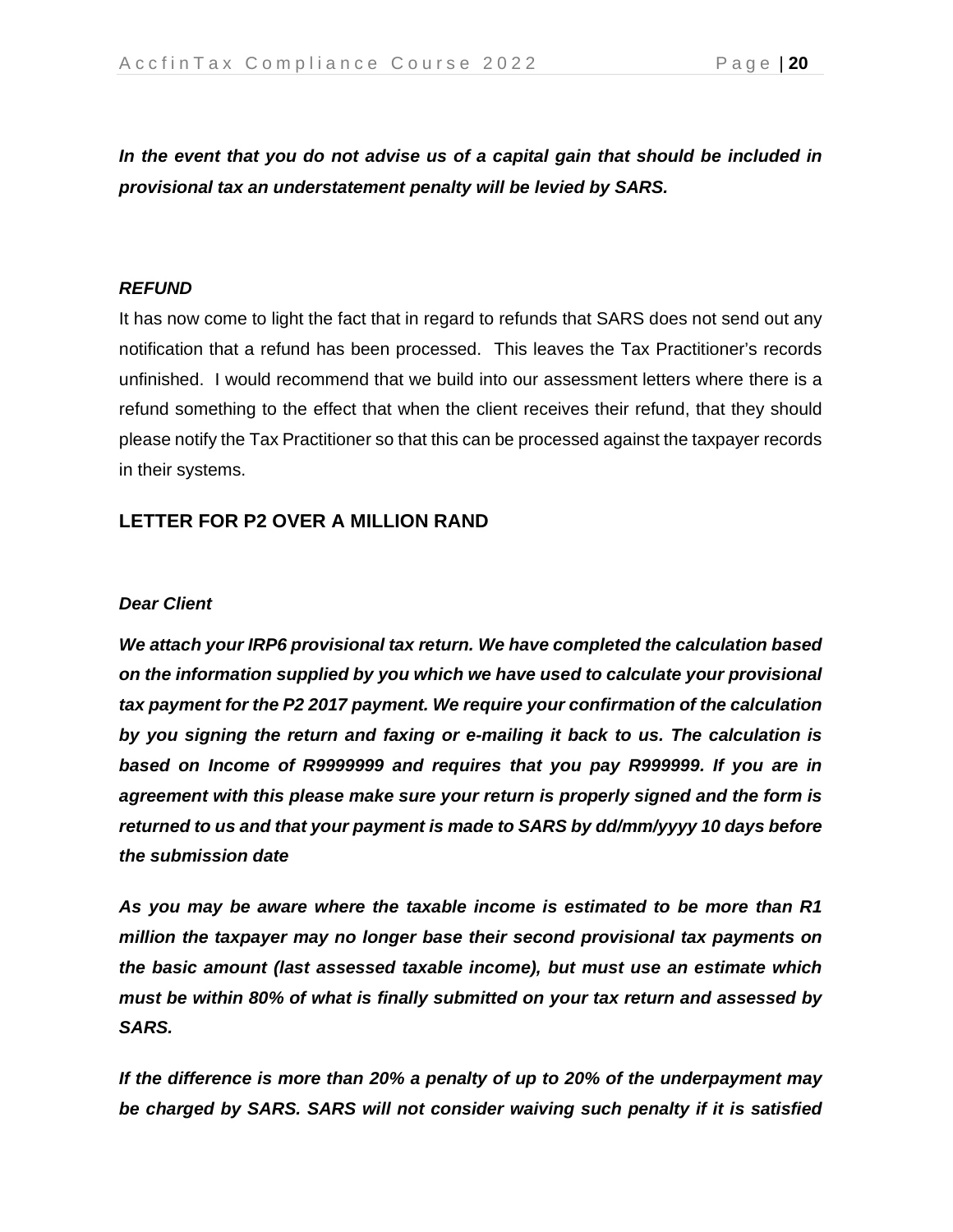*that the amount of the estimated taxable income was not seriously calculated with regard to the factors having a bearing on the estimate; or deliberately or negligently understated.* 

*In addition, in terms of Paragraph 19(3) of the Fourth Schedule, SARS may increase any provisional tax estimate to an amount that he considers reasonable. This only happens after SARS has asked for a justification of the estimate and the estimate is not to SARS's satisfaction. This increase in estimate may be used whenever enough information in SARS's possession is available to substantiate the increase.* 

*Please note that if you derive taxable income this year of assessment and you fail to submit the enclosed IRP6 return, SARS can levy a penalty equal to 20% of the difference between the actual tax paid for the year of assessment and any provisional tax paid for the year.* 

*Your attention is drawn to the fact that should the payment not reach the South African Revenue Services (SARS) on or before 28 February 2017 a penalty of 10% will be applied and or SARS will consider that your estimated income for the 2nd provisional tax payment is deemed to be zero and will apply the underestimation penalties which could be quite substantial. Interest of 15% per annum will also be charged on the late payment of provisional tax. The interest and penalty may not be deducted for tax purposes.* 

*Further information about provisional tax, related interest, penalties, estimates and payments is available on request from our tax department. You are urged to communicate with us if you have any issues.* 

#### *Yours faithfully*

#### *ITR14*

Where a Tax Practitioner processes an ITR14 tax return you should insert something like this. It's imperative that you enlighten your clients about the extra work that this involves as well as the additional costs involved.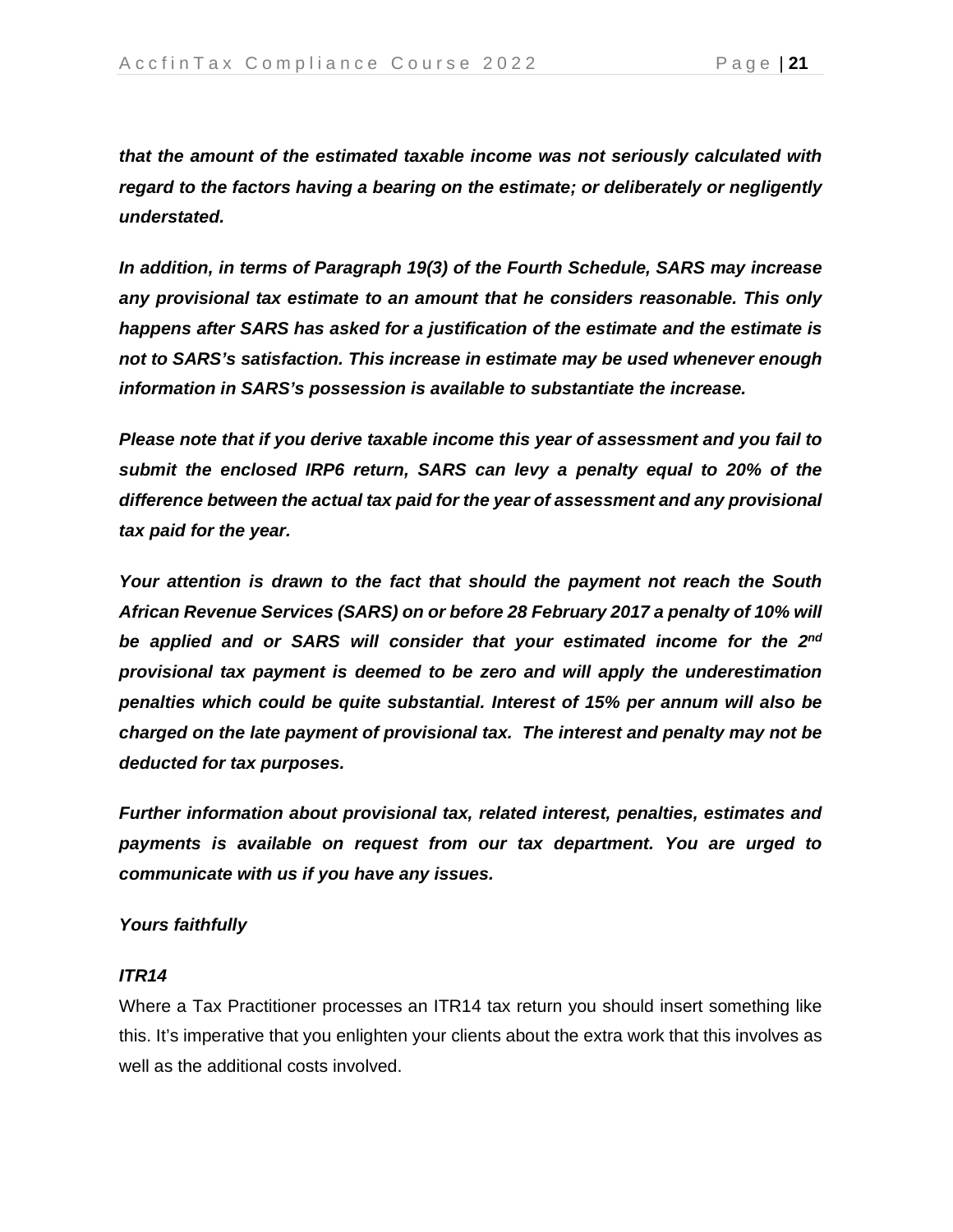*We would like to advise you that as part of SARS risk control mechanism there is a possibility that they will request that we provide them with an additional return called an ITR14SD supplementary declaration. This form will involve the following:* 

- *a VAT reconciliation,*
- *PAYE Reconciliation and*
- *a Customs and Excise reconciliation.*

*It is therefore imperative that before we submit your ITR14 that all the necessary abovementioned reconciliations be completed by your firm. If you have difficulty with this the onus is on you to liaise with our staff so that we can deal with any issues you may have. It is absolutely imperative that all the reconciliations be done before we efile as differences found after the filing of the ITR14 tax return will lead to difficult explanations being offered to SARS and may result in penalties.* 

#### *ASSESSMENT LETTERS*

In writing an assessment received letter to clients the wording must be considered very carefully. We could so easily provide the following:-

*We are in receipt of your assessment which we have attached for your records. We have checked the assessment which is correct and in agreement with our records. Please ensure that you pay R9999 by 99/99/99 in order to avoid any penalties.* 

*or* 

*The assessment correctly reflects a refund due of R9999 due to you. SARS will pay this directly into your bank account. Please notify us when you receive the refund so that we can complete our records.* 

The paragraphs above appear to be the standard letters that Practitioners write to their clients on assessment. It is my view that the above is just not good enough simply because the fact that SARS issues an assessment does not make the tax return final. In many instances SARS issues a letter or notice for additional information required which in fact does not make the return final. The return only becomes final when SARS indicates that it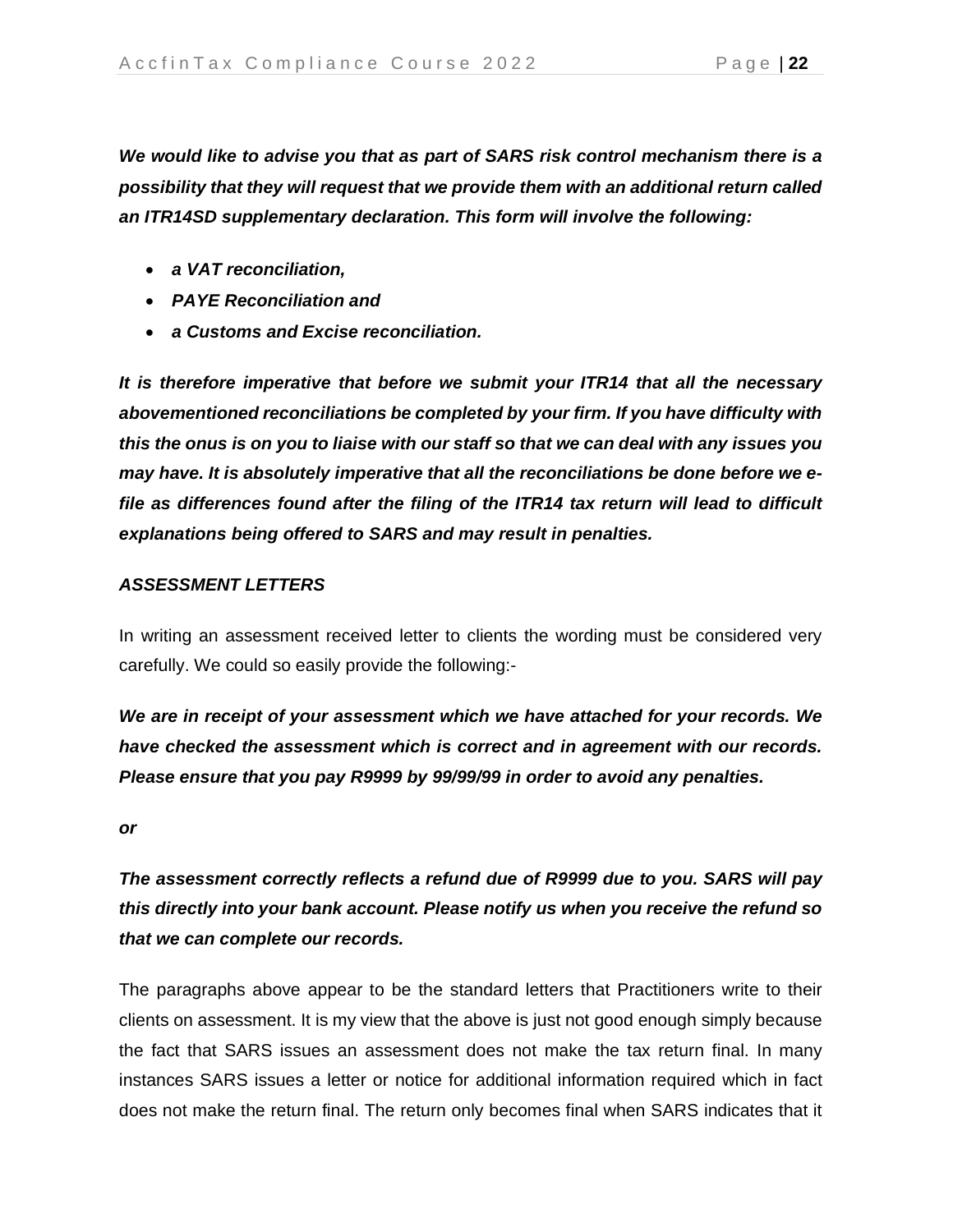is final. One should also make the client aware of the prescription periods of a tax return. It would be a good idea to insert this into the mandate or the engagement letter.

One should add the following to a letter on assessment of the taxpayer.

*Please be advised that the issuing of an assessment by SARS does not necessarily mean the tax return for the year in question has being finalized by SARS. Even though it is not finalized you are still obliged to pay the amount due mentioned above.* 

*Or* 

*The refund due to you will not be paid until we have satisfied the requirements that SARS has notified us in the letter that we have received. SARS has asked us to provide them with the following additional information as follows:-* 

*IRP5 certificates and medical aid and retirement annuity documentation.* 

*We will communicate with you once SARS has finalized your tax return shortly.* 

Letter examples

**2.3 Digital Signatures** 

#### **DIGITAL SIGNATURE PLATFORM**

#### **Introduction**

I have mentioned the word disruptive technologies. We are now in an age where there is no time to carry out all our tasks. The more labour-saving technology that we can use the better it's going to be. South African law embraces digital signatures. This therefore must become the standard to help improve our efficiency.

#### **The Problem**

An imperative aspect of any tax department is the *tracking* and the *control* of provisional tax and tax return forms once they have been emailed to the taxpayer. The bigger the practice the worse it becomes. The Tax Practitioner must have a positive confirmation before they file anything. The Tax Practitioner easily loses control of emails forcing manual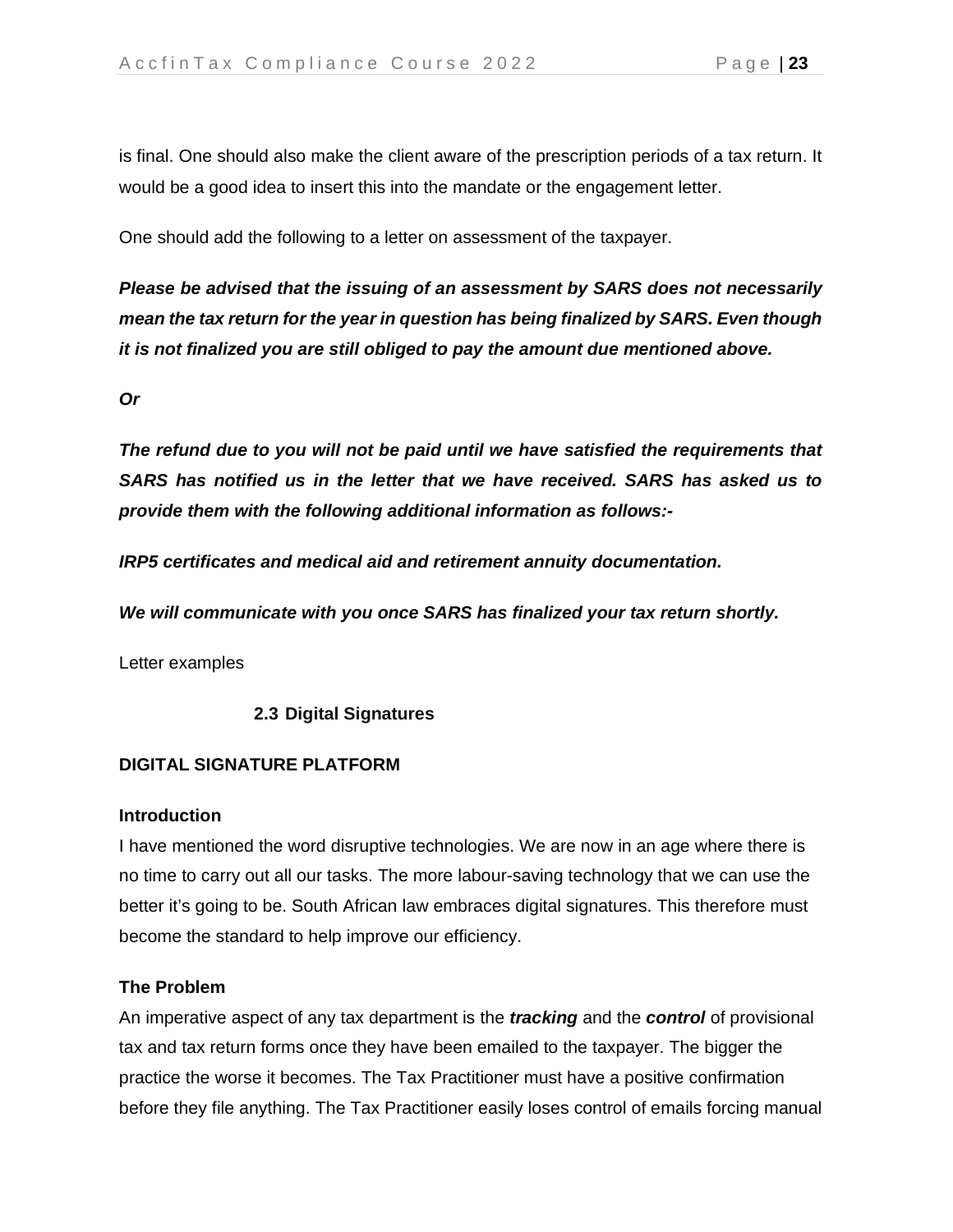follow up each email sent out. This task is time consuming and is prone to error causing risk exposure! Imagine if a system can do this electronically and the follow up is automatic!

#### **The Solution**

The solution is automation of the *confirmation* or *denial* (together with a reason) by the taxpayer client of their **IRP6 document** or **Tax Return**. The solution is available right now.

#### **The How**

Accfin Software have partnered with the leader in digital signatures in RSA to produce an automated approach to solve the above problem. We see the integration of Sky and a digital signature or confirmation system as a very important aspect in improving the efficiency of a tax practitioner's office, reducing labour costs and risk of errors substantially.

Typically, what happens is that the tax application sends out an email generally with a letter explaining the provisional tax payment to be made as well as a facsimile of an IRP6 form, or a tax pack in respect of a tax return. The email sent out will have the necessary links that direct the taxpayer to the **Sky Sign Cloud**. Log in credentials will be required to get into the *secure Sky Cloud Server*. The taxpayer will **confirm** or *deny* the contents of the form indicating reasons for the denial.

When the taxpayer *confirms* or *rejects* the IRP6 or tax return by indicating the selection in the *Sky Sign Cloud* this will automatically notify *Sky Tax* of acceptance or rejection. I.e. there is no human interaction in this process from the Tax Practitioners side. From this point on reports can be produced to deal with those non-responsive taxpayers saving a huge amount of labour and reducing risks.

A further risk reduction technique is that clients can indicate if they have paid the provisional tax when they have done so thus further reducing risk.

The digital signature system works on the same basis as the SARS e Filing system by connecting to the *Sky Sign Cloud* and will be transparent to the user interacting with the **Sky Sign Cloud**.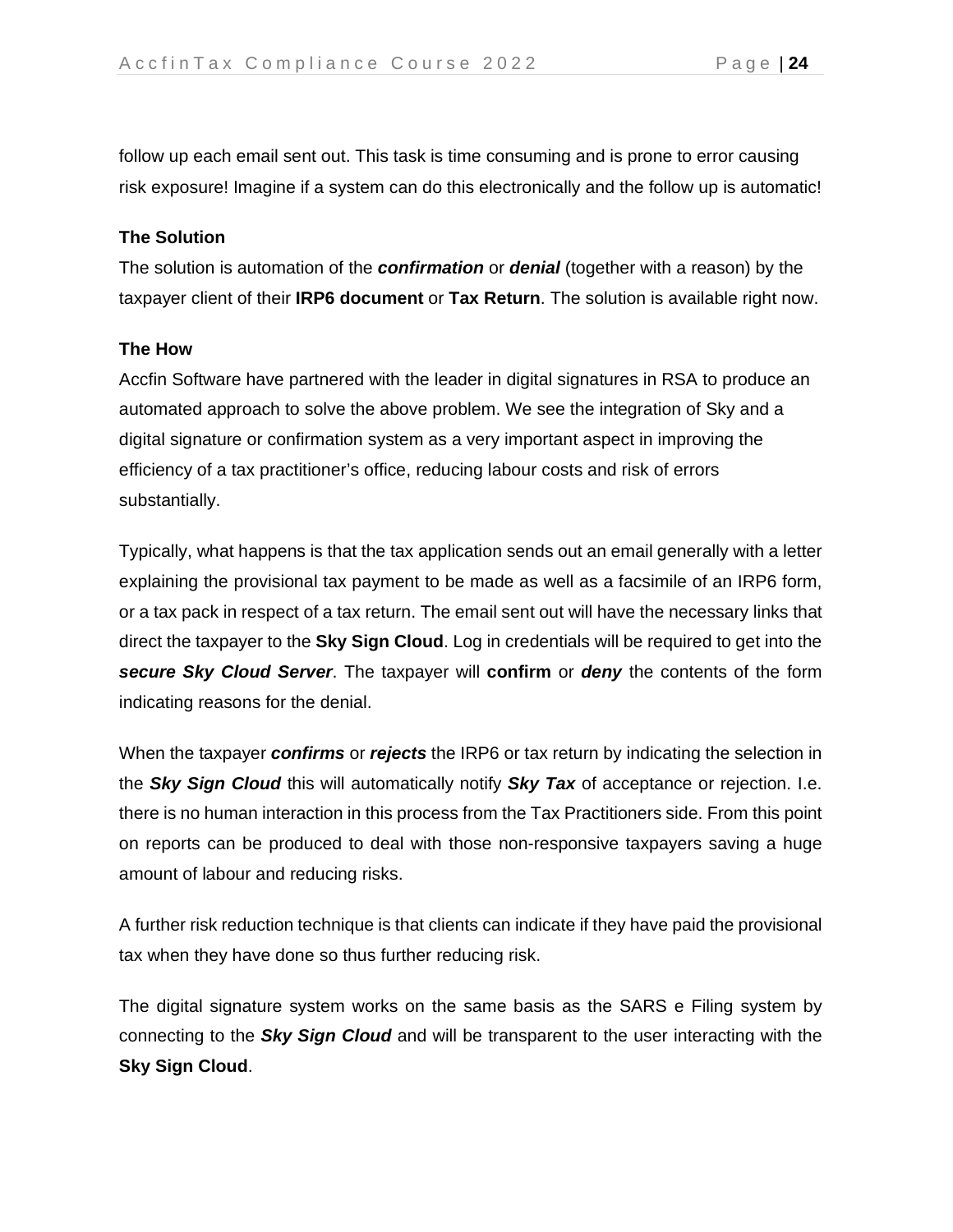| <b>DOCUMENTS</b>                           | Demographics<br><b>User Fields</b> | Other Details<br><b>Tax Details</b> | Wip Client     | Sec Client | <b>Billing Info</b>   | Documents                                            | Contacts |  |
|--------------------------------------------|------------------------------------|-------------------------------------|----------------|------------|-----------------------|------------------------------------------------------|----------|--|
| <b>BZXBOOD</b><br><b>Sky Document Link</b> |                                    |                                     |                |            |                       |                                                      |          |  |
|                                            |                                    |                                     |                |            | SkySign               |                                                      |          |  |
| Name                                       | Tax Mandate letter                 | Group                               | <b>GENERAL</b> |            | <b>Receiver Name</b>  |                                                      |          |  |
| Description                                | Mandate Letter and Disclaimer      | Sub Group                           | eMAIL          |            | <b>MICHAEL</b>        |                                                      |          |  |
| <b>Date</b>                                | 2017/06/16 12:02 PI                | Reference                           |                |            | <b>Receiver Email</b> |                                                      |          |  |
| Get File<br>File Name                      | Tax Mandate letter.pdf             |                                     |                |            |                       | mark.silberman2009@gmail.com<br><b>Receiver Cell</b> |          |  |
| File Path                                  | ClientDash_dtl                     |                                     |                |            |                       |                                                      |          |  |
| Type                                       | application/pdf                    |                                     |                |            |                       | 09363636<br>Due Date                                 |          |  |
| Data                                       | Notes                              |                                     |                |            | $2017/06/16$          |                                                      |          |  |
|                                            |                                    |                                     |                |            | Priority              |                                                      |          |  |
|                                            |                                    |                                     |                |            | Normal                |                                                      |          |  |
| e,                                         |                                    |                                     |                |            | <b>Status</b>         |                                                      |          |  |
|                                            |                                    |                                     |                |            | Completed             |                                                      |          |  |
|                                            |                                    |                                     |                |            | Submit                | Update Status Get Doc                                |          |  |
| Last Modified                              | $\cdots$                           |                                     |                |            |                       |                                                      |          |  |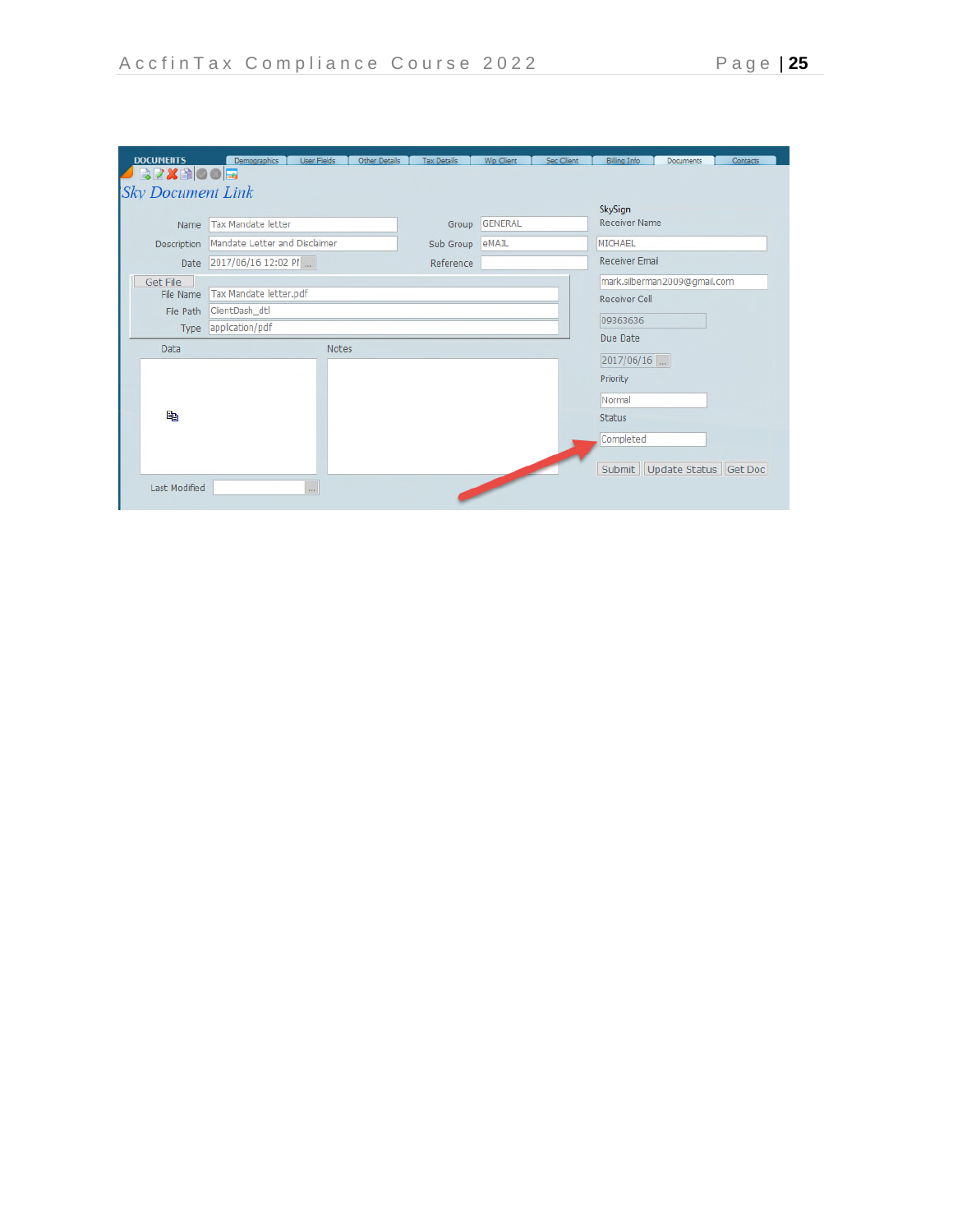

#### MANDATE FOR TAXATION SERVICES FOR ANGLO AMERICAN (PTY) LTD

We are pleased to confirm the arrangement for ACCFIN Sky to provide your taxation services.

You have requested us to assist you in the preparation and submission to the South African Revenue Services (SARS) of all your income tax returns, to submit the returns according to the time specifications that SARS have stipulated, and to review related tax assessments for correctness. You have also requested us to assist you to respond to queries from SARS and to errors in assessments identified by our review of assessments and to lodge the appropriate objections where considered necessary.

The work performed will be based on our interpretation of the tax law at the relevant time. These tax laws are subject to change occasioned by future legislative amendments and court decisions. You are cautioned to keep abreast of such developments and are welcome to engage our service for this purpose. We confirm that it is your responsibility to provide us with complete, reliable and accurate information in respect of your tax affairs timeously in order for us to provide the required services.

#### **2.4 Conclusion**

Writing letters and email is one thing, having a record of them is another thing. Letters and email must be filed so that they are easily accessible. It is absolutely essential that firms get their letter writing and their e-mail systems in order and that the wording is absolutely perfect.

Even more important than writing letters is getting a proper mandate in place which we discuss later. On my recent travels when I ask the question *have you got a mandate?* I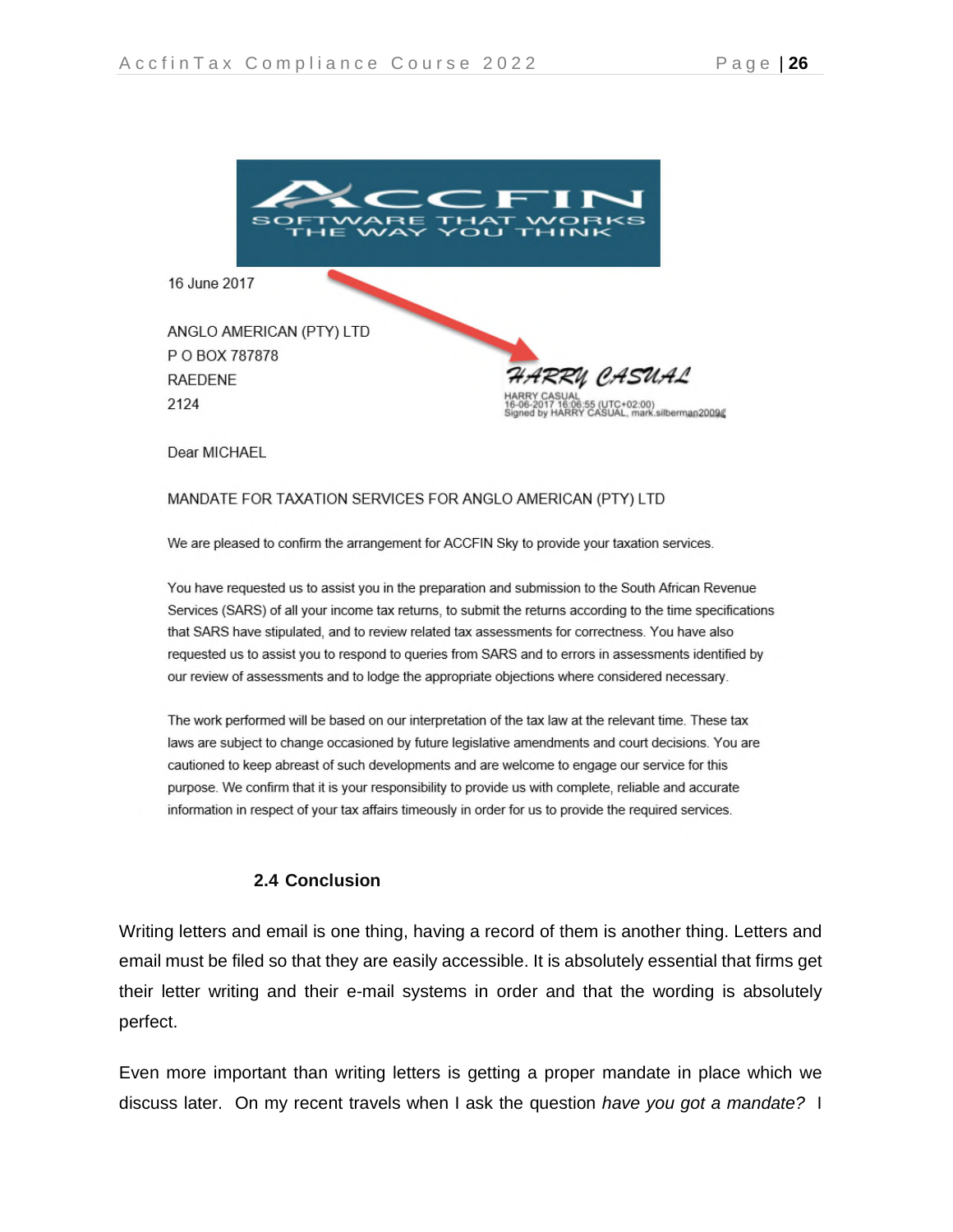kind of get a very sheepish "*No we do not, but we are going to do it soon".* A well written and thought out mandate will go a long way to ensuring that a tax practice is totally risk averse.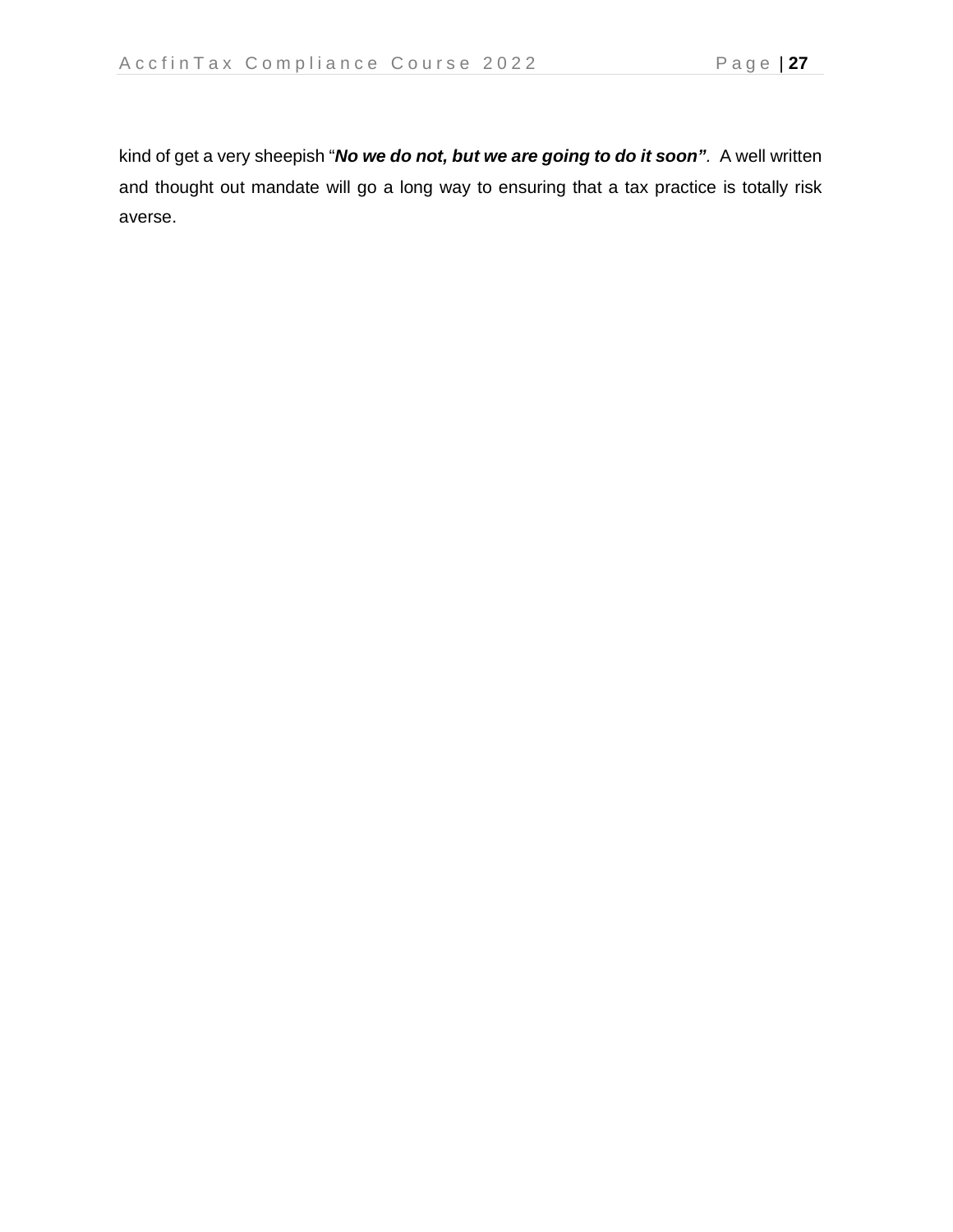## **3. HOW COST STRUCTURES HAVE CHANGED**

#### **3.1 Introduction**

It's about being profitable and about making a decent living, whilst protecting yourself against lawsuits, but in the tax industry this is becoming increasingly more difficult. Errors on systems and errors you as a tax practitioner make are not going to be chargeable in many instances. For many larger firms it is about providing an additional service i.e. the tax service that they have to carry out because they are the accountants of large groups and in many cases the tax service is subsidized by the audit and consulting fees. For smaller firms it has become impossible to recover the fees for tax compliance work where it can't be subsidised by the other fees. In this section we will examine why this is so.

In recent times owing to the falling away of many audits, running a tax department has to become more viable. It is exceedingly important that tax practices make a reasonable profit so that they become efficient and provide their clients with a fantastic service.

SARS through their marketing campaigns have created a climate of fear for taxpayers by their heightened PR campaigns and their heavy handed tactics in the way they conduct themselves. I am sure each practice has many examples of these tactics.

So on the one side we don't have to do audits but let something be wrong in the accounts from a SARS point of view and see what happens.

Tax Practices in today's times need to ensure that they charge *proper fees* for all the work that they do and introduce *risk aversion checks* by the steps they carry out. It's also a question of making sure that the taxpayer clients of the practice understand exactly what the Tax Practice does so that where additional work is required to fix or sort out a taxpayer the taxpayer understands that they are getting a bill. Make sure you put this in your engagement letter.

*You need to get your client to understand that they need to pay for you to fix their problems with SARS as these problems are never your fault.*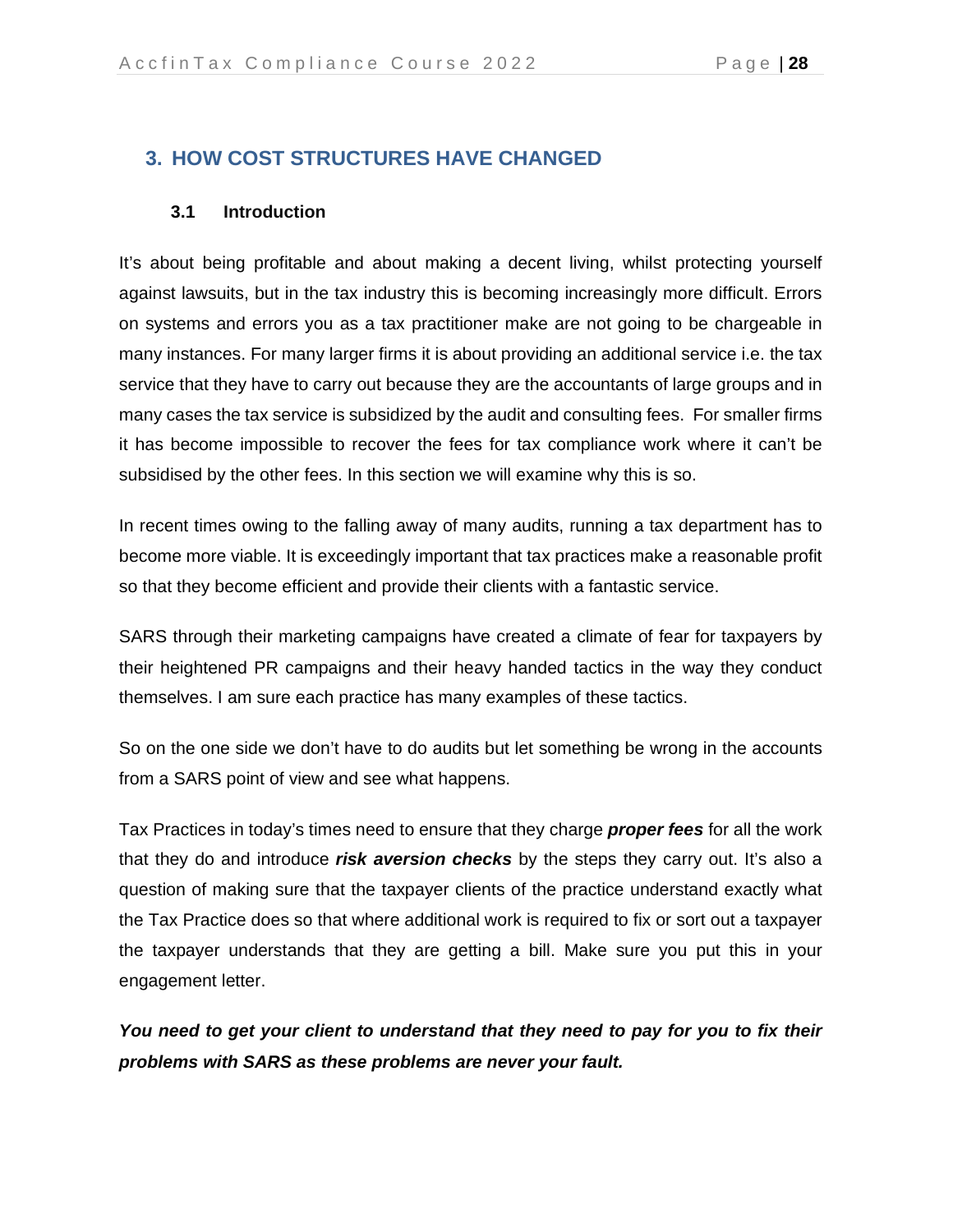#### **3.2 SARS inefficiency causes increase in costs**

The tax industry over the last 7 years has changed dramatically and it is clear that there is drop in the administration efficiency of SARS even though they were viewed as the most efficient government department, perhaps this comes about because of their cash collection ability. The pandemic and state capture have made things worse causing SARS not to have right capacity to do everything.

The real issue with SARS is getting someone at SARs to make a decision and fix a problem that they have created in the first place. It has become really difficult to sort out a problem. Collection efficiency has improved substantially because that is where all the SARS effort has gone. So in effect if Tax Practitioners do not seek correction of all the errors in assessment, balance of account, misallocations of payments and all other problems the taxpayer may have records that will be wrong as the corrections will definitely not be initiated on the SARS side especially to their detriment of the taxpayer of the client.

There was a time (many years ago) where you could visit SARS or phone and have your problem resolved easily. Now this does not happen because of fear of corruption. So now you can never speak to the same person twice. It's quite clear when I have run workshops how many attendees are ex SARS personnel. Clearly the skills have moved from SARS into the tax profession. The cost factor in the tax profession has gone up dramatically as SARS has become less efficient and more prone to errors which has resulted in additional time that Tax Practitioners have to put in.

Let's look at the incorrect assessments situation in the free e-Filing environment, practitioners are still reporting errors although over the last few years this has improved substantially. There are still many problems with misallocations of payments. There are also many system errors that cause problems.

A few situations that have created many hours of additional work for the tax practitioner;-

- Voluntary payment of PAYE
- Deactivating provisional tax status
- Transfer from one tax practitioner to another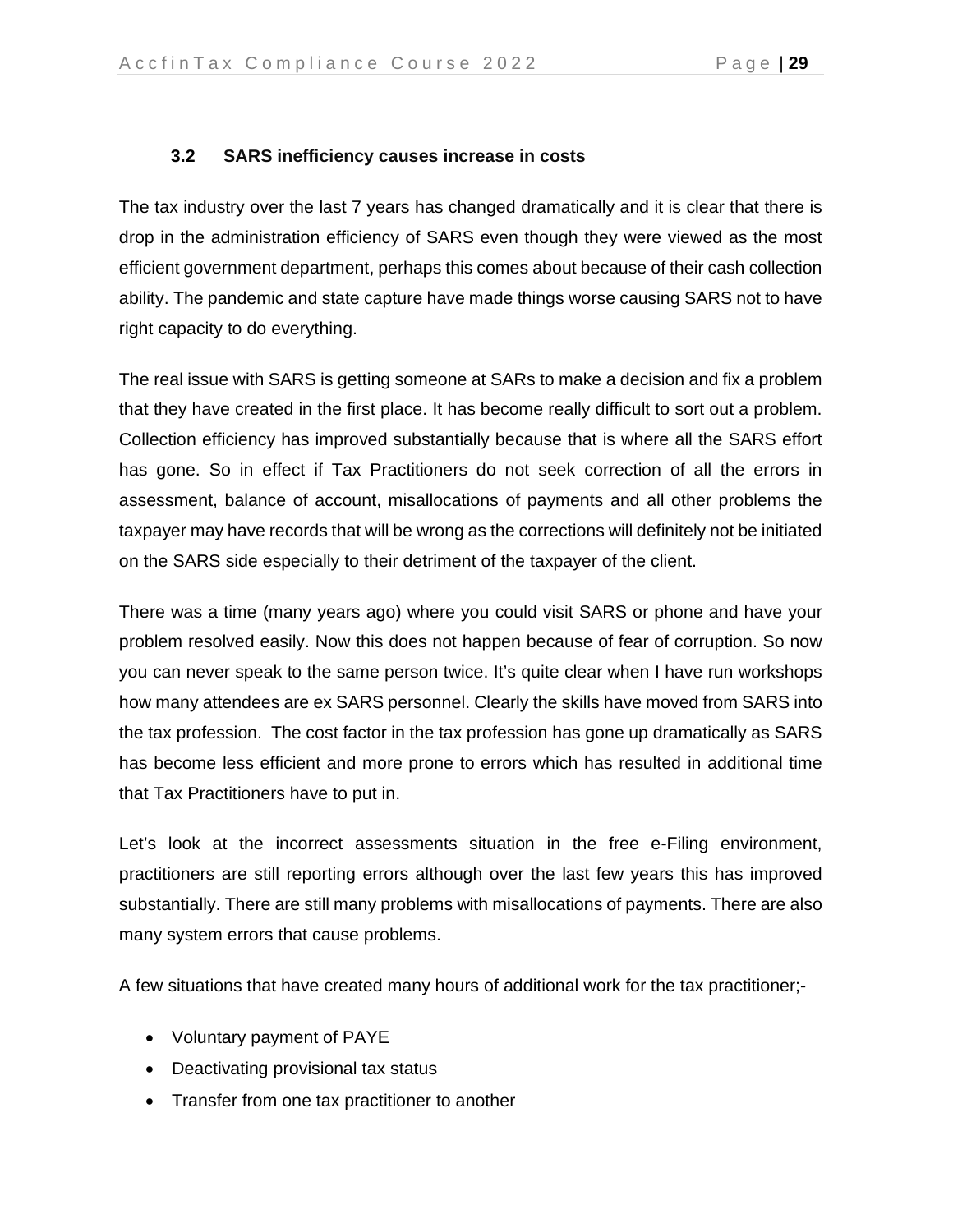• Penalty remission

#### **3.3 SARS has Allocated additional work load to Tax Practitioners**

It is not only SARS inefficiency that has created work for TP's but the additional workload that has been passed down to TP's. This additional work load would include;

- The addition of more complicated tax returns. Compare the ITR12, IT12R trust and the ITR14 to the returns of 5 years ago and the care that must be taken in producing those tax returns.
- The addition of the IT14SD which should now be completed before the ITR14 is submitted.
- Making sure that returns are accurate and that there is no material error that can cause assessments to remain open. Non-disclosure of a material item will cause the assessment to remain open.
- Additional work in regard to provisional tax. A complicated P2 can take days to complete especially where its over R2 million.
- PAYE is a very important tax and payroll data must be uploaded twice a year.
- Dividend returns.
- Sorting out SARS errors and missing notices.

Taking all this into account there has over the last 8 years been an additional workload of anything between 3-10 hours per taxpayer per year on average which has been added to the cost structure of each firm. Now if we assume that the tax profession handles the top half million taxpayers in the country at an average cost rate of R300 per hour, this equates to R450 million (on 3 hours) additional time spent which has to be passed on to clients if possible. Smaller practitioners will tell you that they cannot pass any of these costs on to their clients and that they really struggle with this.

We also need to realise that what used to be quite simple and did not take much effort in the calculation of a provisional tax for P2 now requires some serious time for those businesses that do not have a good accounting structure in place. The onus now falls on the Tax Practitioner to help the taxpayer manage this process.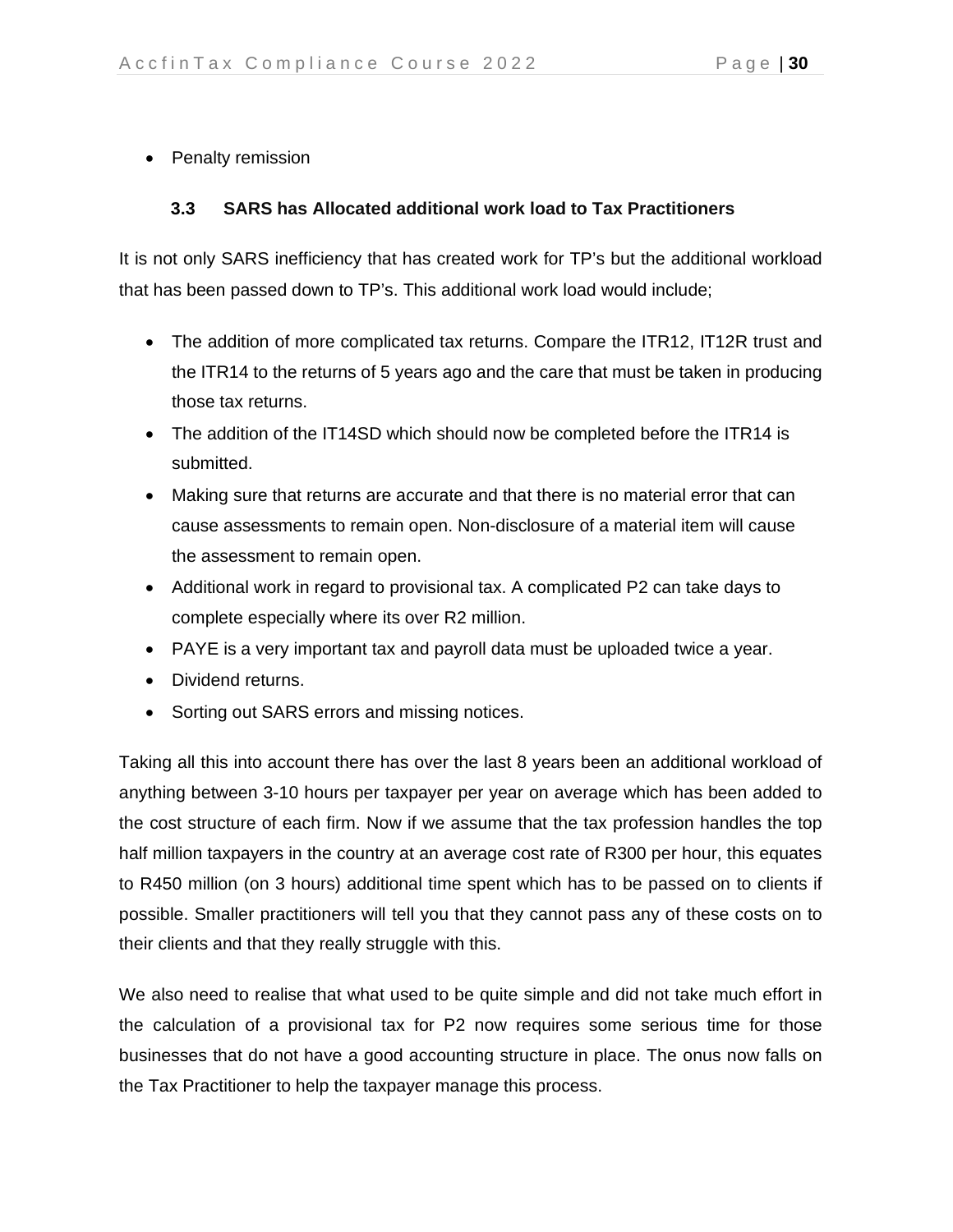We need to understand that SARS is going through a tremendous modernisation process so it is expected that their productivity and efficiency will improve over a period of time and we have already seen remarkable efficiency improvements. (And then we had State Capture and Covid). We need to start thinking about plans for the future and how important it is to cater for future SARS crackdowns i.e. when are they going to automate statement of asset reconciliations.

As SARS automates a lot of their processes like assessments, tax returns, uploading of PAYE and as these processes become more accurate, on the other side of the coin they tend to be asking for more, so the queries have intensified, the assessments that they process have additional requirements, the audits have grown and, in some instances, we have heard about multiple audits at the same client. Going down to a service center and trying to get some help requires a wait in the queue for hours on end and trying to get a VAT registration is almost impossible until recently, so although there are a lot of aspects that have improved dramatically the workload that they are passing down to Tax Practitioners has grown dramatically.

There is not much that the profession can do about this, but what is vitally important is that those things that can be automated should be automated so that we can save as much time as is possible. There is much in the accounting firm that can be automated.

#### **3.4 The new eFiling costs**

Owing to what we have discussed above every practice is going to spend many more additional hours per taxpayer to get all the tax return processes up and running and to comply with all the SARS requirements. It is always going to be harder to recover these costs from clients as the clients are going to resist paying for these additional services especially in the light of tax morality at its lowest level because of the blatant corruption and stealing by government officials.

There is also the bandwidth and cloud cost and the cost of maintaining your profiles on the SARS e-Filing website. There is a cost of errors and problems occurring and the cost of phoning the call center to try and get something resolved.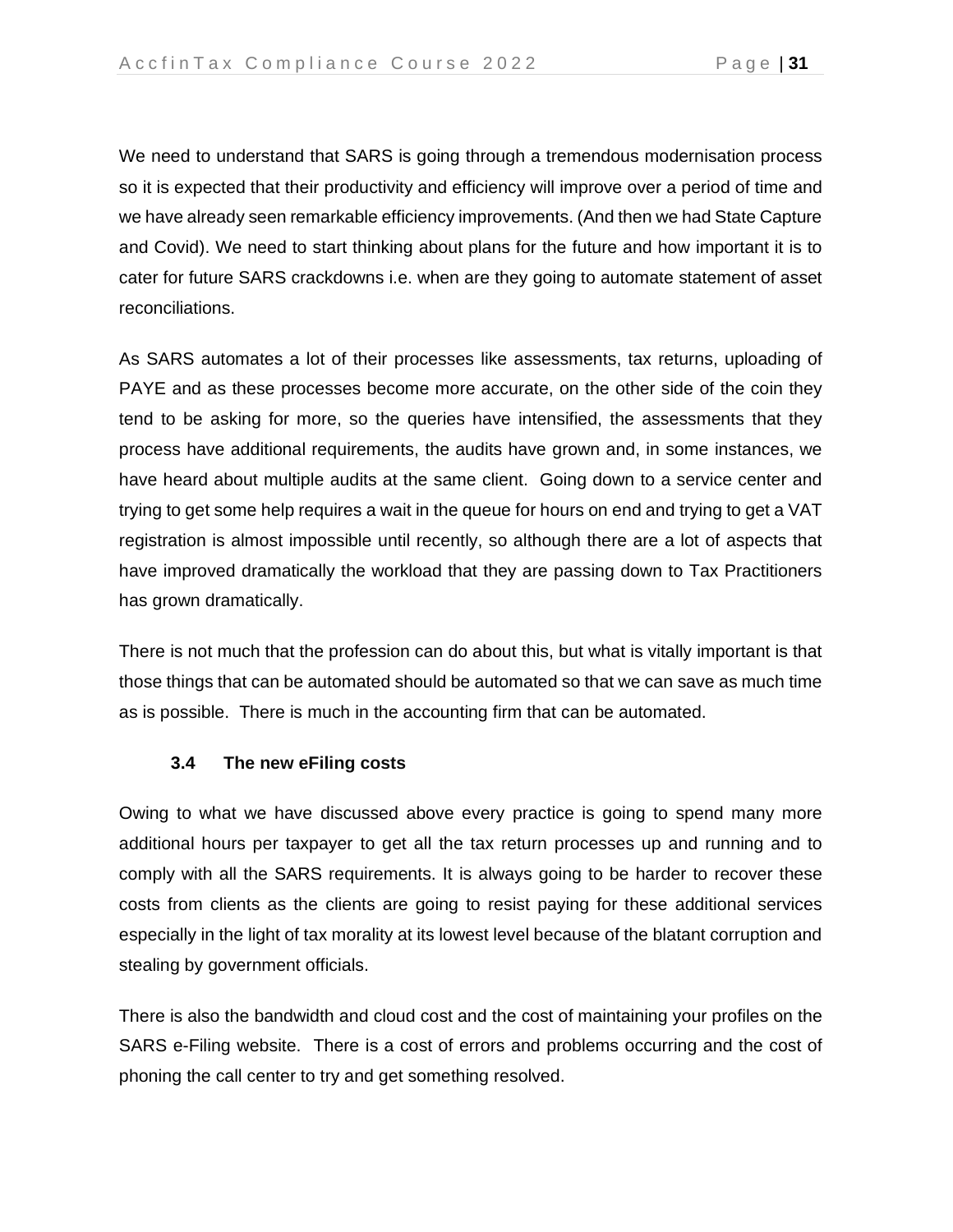It has become necessary therefore to automate as much as possible.

#### **3.5 Tax Practitioners own inefficiency causes an increase in costs**

Accountants are clearly cobblers without any shoes. The pressure of work attending to client's affairs causes them not to put any thought into the way their practice works. A bit of time, effort and thought and planning would save hundreds of thousands of Rands.

One penalty because of negligence can blow the practice financially.

Simple things as indicated below can save thousands.

#### **3.6 Letters and E-Mail**

I have seen tax practices that run in a way that causes their costs to increase dramatically and they do not even realize it. They have been doing it the same way for many years. Practitioners are overburdened with work and because of this they tend to work on a defensive basis so no thought gets put into the processes that are required in a tax department.

Let's take a simple thing – the firm has to write letters or emails to clients about their tax affairs. The question we should ask is how many firms don't do automated letters.

Let's say the annual requirements are as follows:

- Approval letter to client
- Assessment letter
- 2 Provisional tax letters

This means say at least 4 letters per year. Now say a firm has 1000 provisional taxpayers and the firm does not use automatic letter writing out of their back-office system. Let's say on average it takes 5 minutes per letter (even with a Word template) because they have to be typed, addresses have to be sought and inserted and amounts have to be entered. They then have to be checked and signed. Let us now calculate the time.

1000\*4\*5 = 20,000 minutes or 333 hours or 41 man days.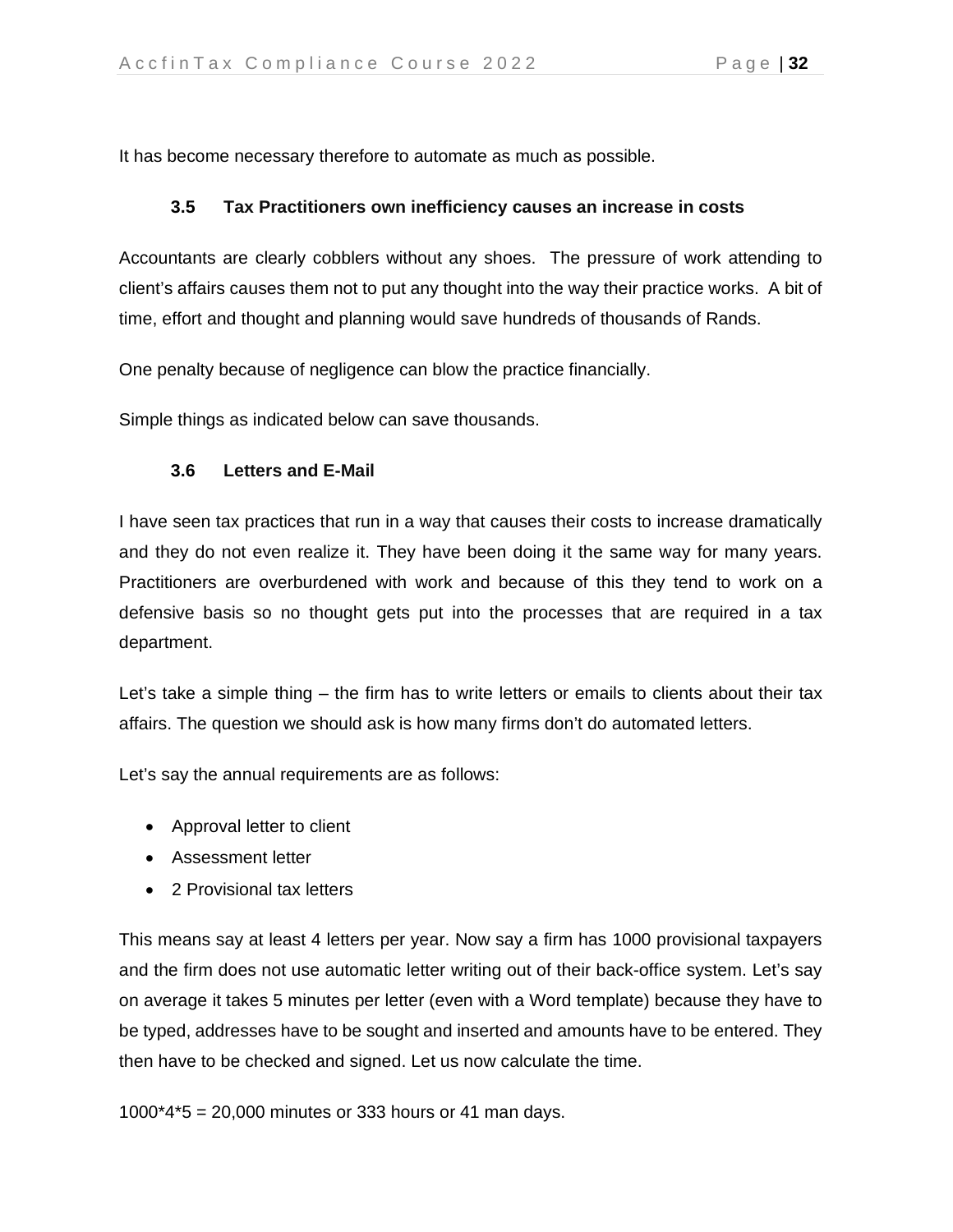Now if the cost rate is say R300 per hour then this has cost the firm 333\*300 = R99,900.

By converting this to an automatic process straight out of a back office system it is the set up time that has to be spent, but it is this time that is only once off and the rest takes up no administration time whatsoever. Of course, the question to be asked is what we now with the secretaries!

Scenarios that I have come across recently: -

- 1. Post all correspondence to the tune of R150,000 per annum. Can you believe this?
- 2. Print the correspondence from a back-office system and then sign scan and email.

#### **3.7 Processing IRP6 Forms**

There is a school of thought that says why do we need a back-office tax system? Let's just work from the tax file and the SARS e-Filing system. "SARS sends us the electronic form with the tax already calculated, all we have to do is step through the IRP6 on the e-Filing system". Copies of everything are filed in the tax file or in a separate lever arch file to make access easier.

Of course, in the light of the way the system works this does not apply anymore. Practitioners who relied on this method found themselves wanting because many of the figures on the downloaded forms are incorrect and can't be used. (*See the discussion in provisional tax*) In this manual situation letters and reports are really difficult to produce as they have to be done manually. Of course, if this is the way the firm works and they believe it is efficient then so be it. My experience is that it takes some convincing to convince them otherwise. The manual basis is only really feasible if the firm handles less than 50 taxpayers.

Where the manual basis is kept the practitioner loses out on the following:

- Producing instant reports This includes groups of reports for taxpayers.
- Instant access to an electronic tax ledger one glance tells all.
- History of payments and how they were calculated.
- Instant e-mail, and SMS for communication with clients.
- Ability to receive tax records online.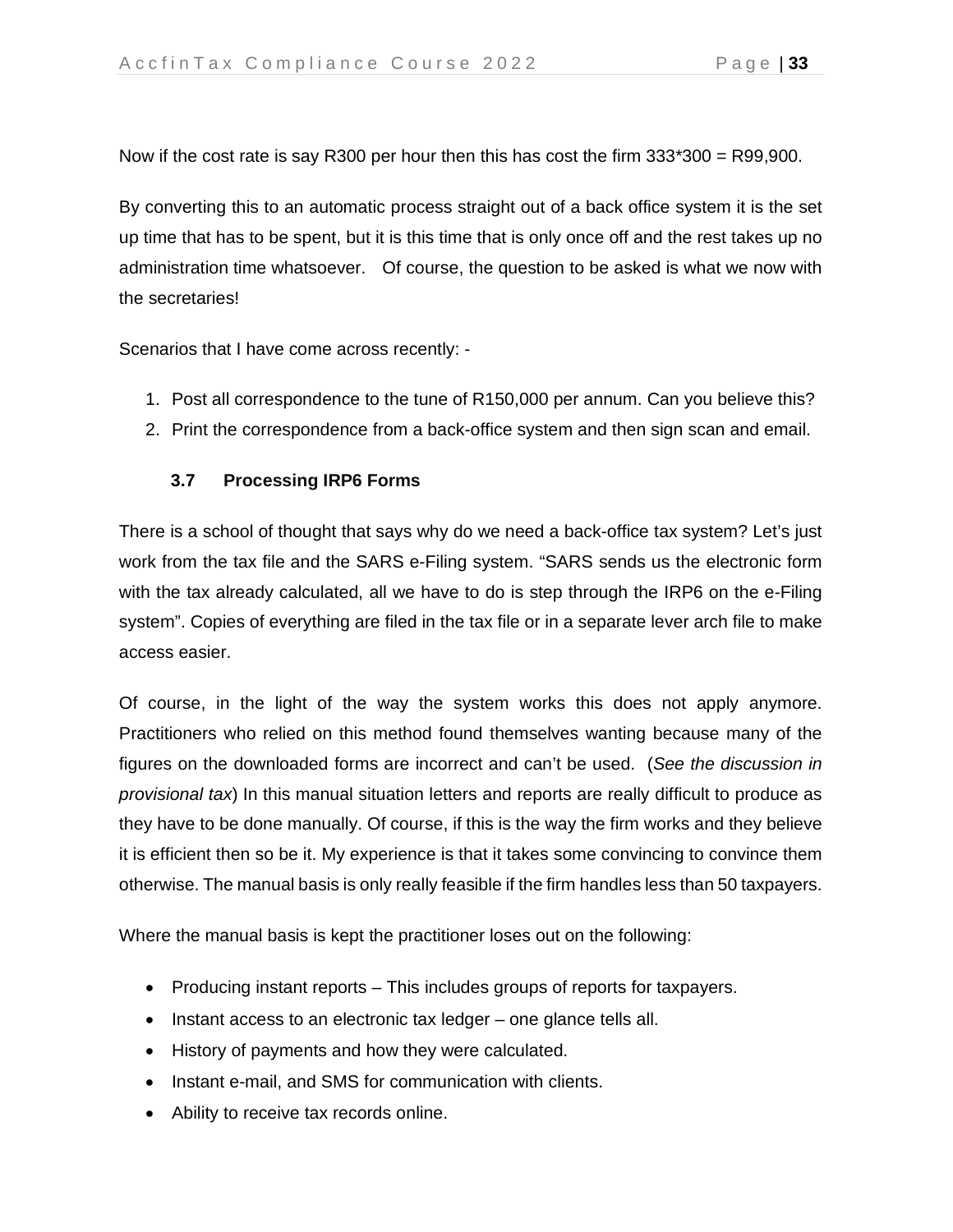- Interaction of a back office system with SARS e-Filing.
- Duplication by having to enter data into the SARS e-Filing website.
- Digital signatures.

#### **3.8 How can accounting firms get ahead**

A back-office tax return e-Filing system which makes use of tax calculation and a tax preparation system is guaranteed to save a tax practice as much as 40 minutes per taxpayer per year depending on the firm's internal procedures. Today there are web enabled systems that run in the cloud. This gives the practitioner the advantage of being able to access data anywhere anytime.

At a cost rate of R300.00 per hour, savings on a 1000 taxpayers are R150 000.00 in time will be achieved.

All Tax Practitioners have been through a trying time over the last 5 years, however owing to the nature of the beast it is always going to be tough for practices to meet their deadlines. SARS are not going to let up. Dates are going to be continually pulled forward. More work is going to be continually added by SARS – Now more than ever a tax practice has to be automated.

**Unfortunately the pressure is not going to stop!** Tax Practitioners should all be aware that the tax return filing season starts on the **1 st July** of each year on time and that the final submission date for electronic submission for individuals for non-provisional taxpayers will be about **20th November** of each year or so we thought. This is set to change as dates will be pulled forward. Taxpayers are now penalized as the fiscus looks for additional revenue in the global downturn. SARS penalty system is becoming totally automatic. **Covid changed all these dates.** 

Planning is going to be essential if you are going to meet your deadlines. As part of the planning process you need to take into account the auditing and planning requirements into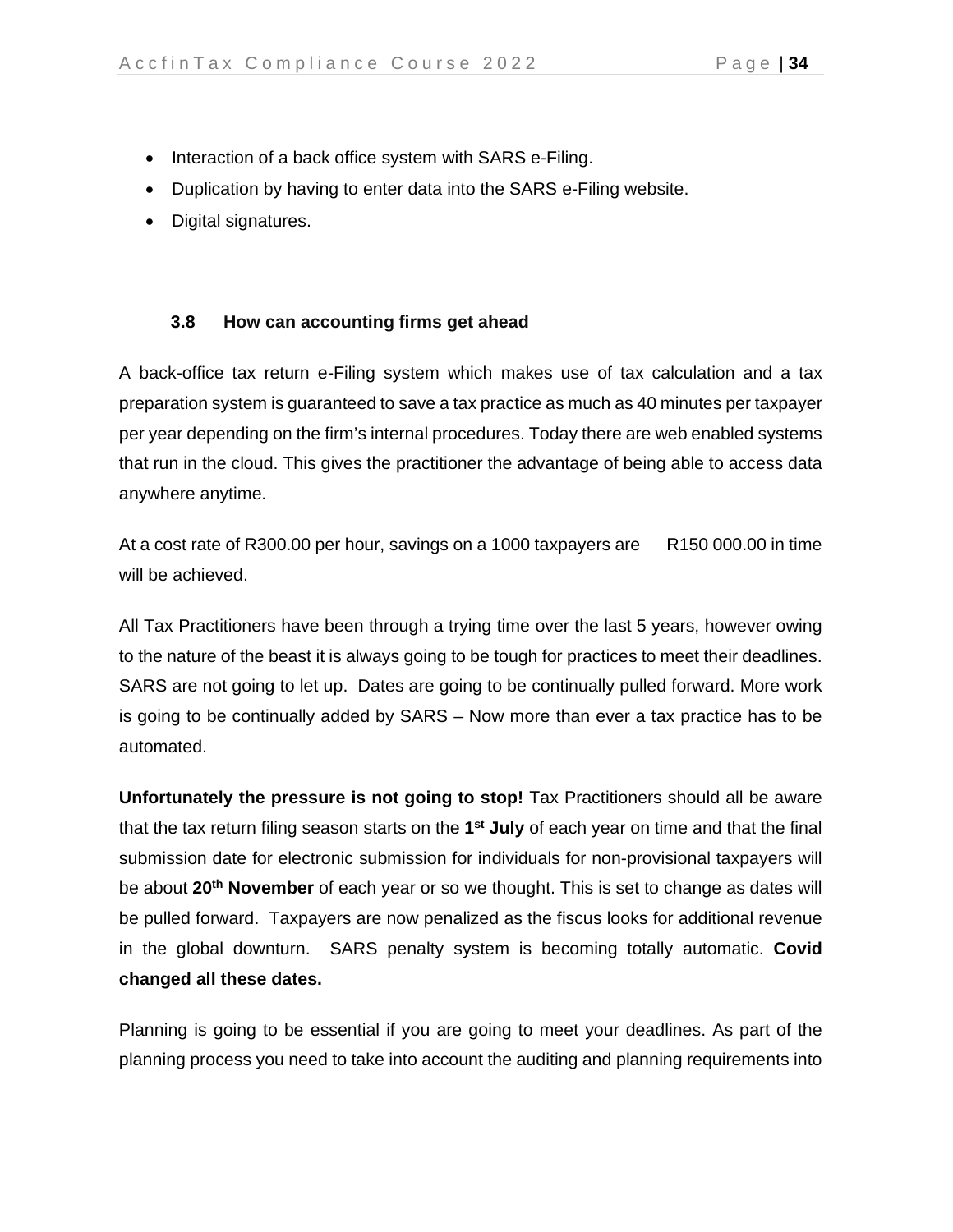account when devising your planning schedule. When are financials finished as the tax return can only be started when the audit is finished?

Work out a *run rate* for tax return production. Run rate is how many tax returns per day you have to process from the start of the season to meet the deadline that SARS sets. The tax practitioner needs to re-evaluate the run rate every week.

**This in effect gives Tax Practitioners roughly 106 working days to produce and e-File tax returns for individuals.** Let us assume that half the body of tax returns that you have are individuals. This means that in a tax practice with 1000 individual taxpayers starting on the 1st July the tax department has to produce and submit 10 tax returns per day on average to meet the deadline. In regard to companies you have a little bit more time. You have in fact 145 days starting on the 1<sup>st</sup> July. This means you have to do 7 company tax returns per day on average. This does not sound a lot but start counting your submitted tax returns from the 1st July and work out your **run rate** and see how you go!

Now if after the first month the firm is far out and then as each month goes by it becomes worse, the practice will never ever recover or catch up?

Practitioners can now build up a tax return in their back office systems and move it around the office electronically without having to produce a single piece of paper. After the return goes through the review and finalization procedures which are built into the software by simply pressing a button the tax return data can be sent electronically straight through to the e-Filing server.

On visits to many practices it was clear to me just how hard workers in tax departments have to work in order to meet the submission obligations. Very often I have heard the story of a Tax Practitioner arriving at 06:00 am and leaving at 22:00 at night. Stats are looking much better with many firms submitting between 85% and 90% of submissions by deadline dates.

#### **3.9 Why will a Back Office Methodology Reduce Costs**

Once time is lost it can never be recovered!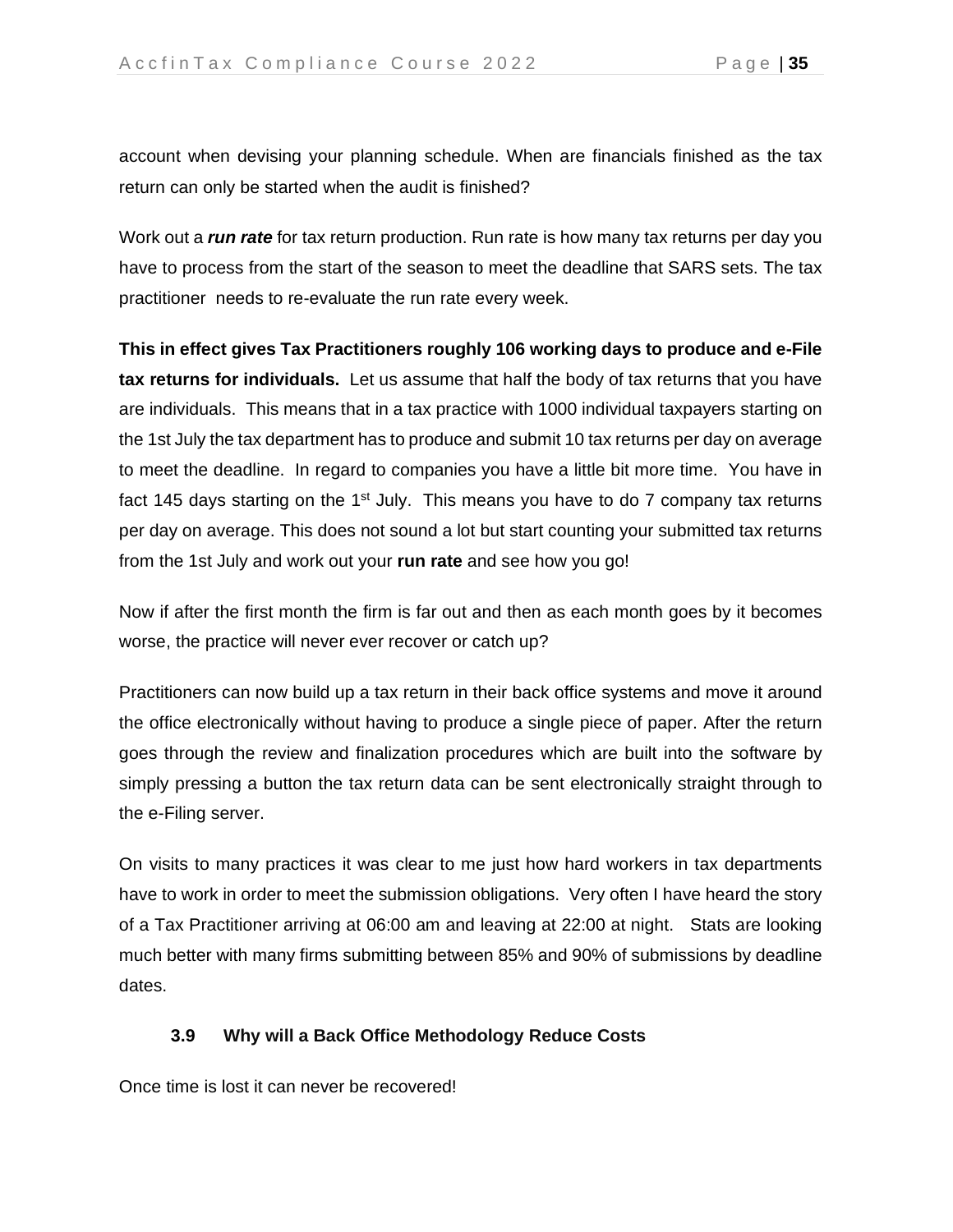#### *On the e-Filing Website*

On average a high net worth taxpayer will be loaded 5-7 times (SARS stats) on the e-Filing website system before the return is submitted. The average for the whole tax base is loading the returns 3 times.

There is difficulty in accessing the tax return in a high volume database.

There is no facility to automate the moving of the tax return around the practitioners office on the SARS e-Filing website. One has to advise others by email or verbally or by printing it out for completion and review.

There are glitches in saving returns where changes are made with data being lost very often.

One can't complete the return unless all the fields are completed resulting in the stepping through of many fields and entering a zero.

Sending the form to a client can prove difficult with all the different browsers and different versions of Adobe.

One cannot print the form until all the fields are completed.

Entering IRP6 data in a large database is hugely time consuming as one has to find the record enter the data and file. There is a disconnect between the SARS data and your own systems and your tax files.

#### **3.10 On a Back Office System**

No saving of a tax return when building up a return as it's automatically saved.

Multiple people can work on and review the return easily.

The ability to find a return easily.

The ability to move the return around the office easily.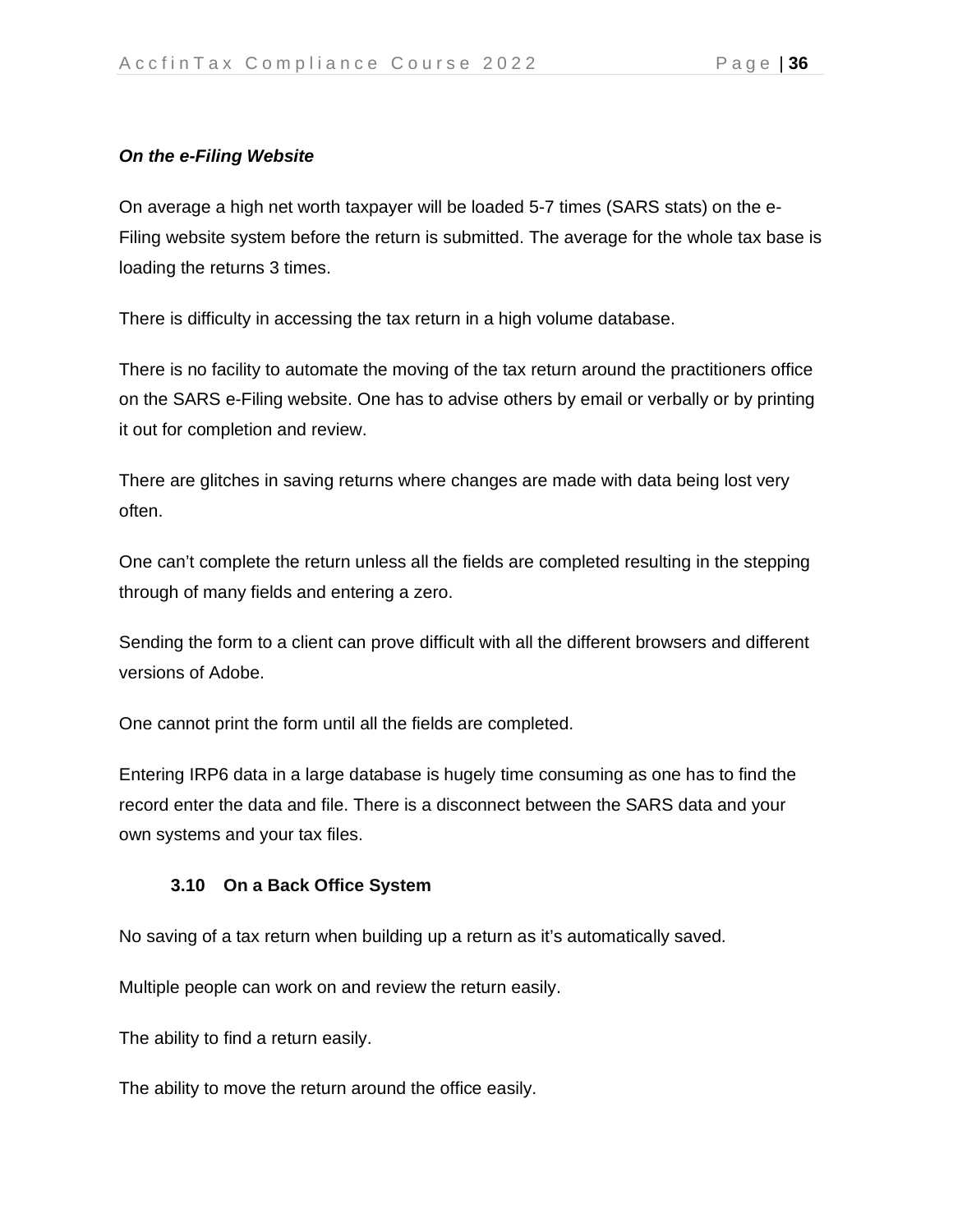Retain statement of assets and liabilities data across all years.

The calculation of income and the statements of assets and the calculation and reconciliation of the capital and living expenses is a huge benefit.

Import company trial balances resulting in quick preparation of ITR14's.

#### Bulk filing of IRP6's

If one compares the pros and cons it is easy to see that the time saving will be immense. We say that 40 minutes will be saved per tax return using our methodology. The above list certainly makes it a lot more.

### **3.11 Efficient back-office system will reduce costs**

There is absolutely no question that an efficient back-office system will reduce costs substantially. Today there are many firms that will not cope if their back-office system is taken away.

I am convinced that in the long term e-Filing will go a long way to reducing some of the additional hours that Tax Practitioners have to spend on taxpayers certainly in regard to automated processes. E-Filing moves all of the capturing work down to the Tax Practitioner, thus reducing the high number of clerical and capturing errors by SARS. The Tax Practitioner will have the ability to perform the tax calculation before tax return submission ensuring the receipt of a correct assessment. Objections are becoming a question of law and not that of trying to fix clerical errors. In recent times there is a question of many errors by SARS.

Tax Practitioners will find immense savings by the mere fact that tax management systems will give them instant access to the affairs of each and every taxpayer in their practice by simply being able to access any aspect of a taxpayers affairs either internally or interacting on the SARS e-Filing system. And of course this all fits in with the tax practice being tax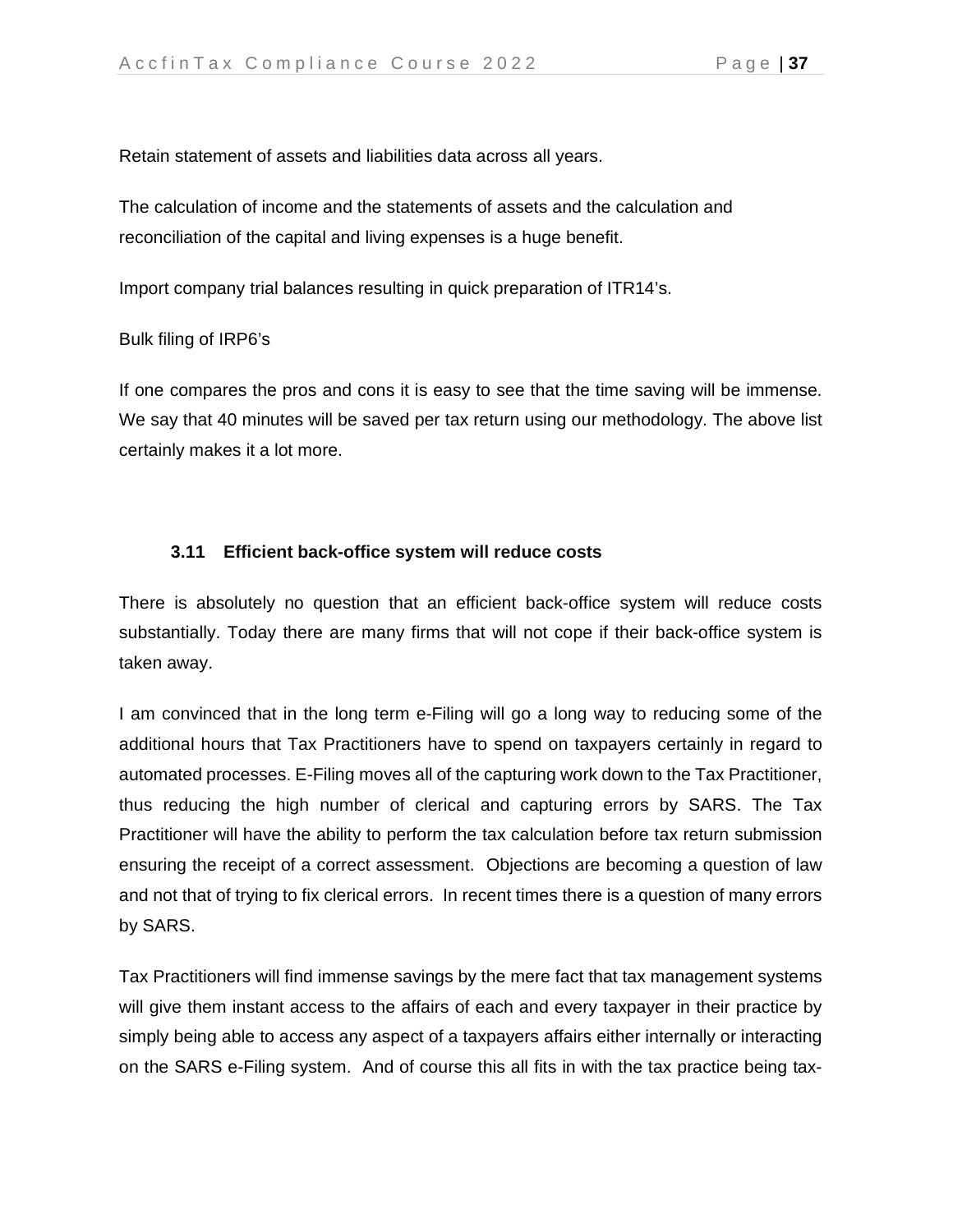centric. With the falling away of many of your clients audit requirements the center of the firm has now become the tax department.